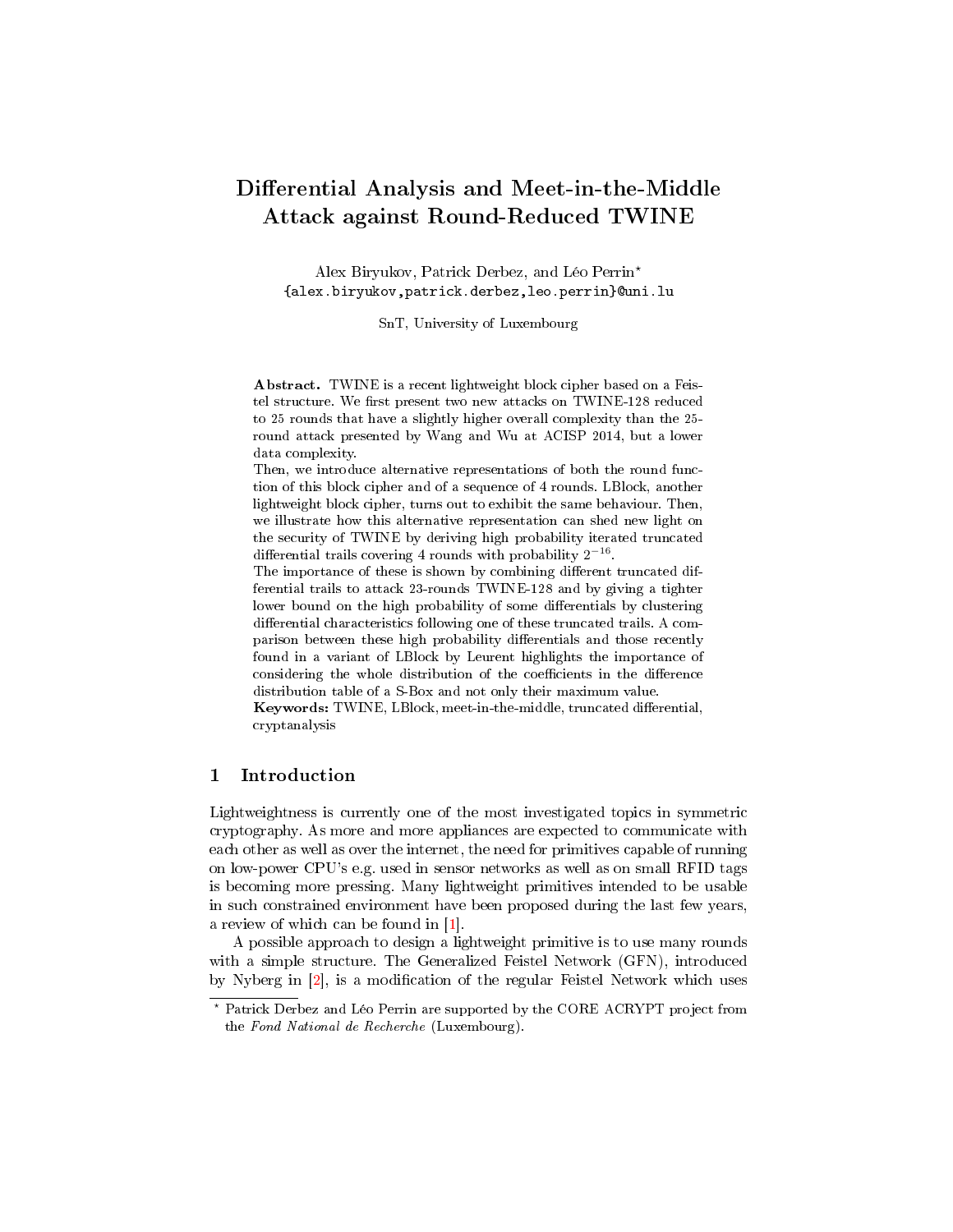more than 2 branches. Having more branches allows the use of a simpler Feistel function, the branch permutation taking care of the diffusion, hence the suitability of this approach in a constrained context. However, the simple branch rotation used in most GFN with  $b$  branches requires  $b$  rounds to obtain full diffusion. To improve this number, more sophisticated permutations were introduced in  $[3]$  and one such permutation has been used by the authors of TWINE  $[4]$ , a lightweight block cipher with a GFN structure: while TWINE uses 16 branches, only 8 rounds are necessary for full diffusion. TWINE is therefore both a good example of common trade-offs in lightweight cryptography, e.g. it has a simple round function iterated many times, and one of the only instances of a GFN with improved diffusion layer. A similar block cipher is LBlock  $[5]$ , a lightweight block cipher which served as the basis for the design of LBlock-s, a variant with a different S-Box and key schedule used in the Lightweight Authenticated Cipher (LAC) submitted to the CAESAR competition by a related team [\[6\]](#page-22-1). While LBlock is described as a "regular" two-branched Feistel Network, the rotation used in its permutation layer and the simplicity of its Feistel function make it equivalent to a GFN similar to TWINE. The designers of TWINE pointed out this resemblance in [\[4\]](#page-21-3).

In this paper, we focused our efforts on TWINE and tried different approaches to cryptanalyze it. First, we study Meet-in-the-Middle (MitM) attacks on TWINE-[1](#page-1-0)28 and describe an attack on  $25$  rounds<sup>1</sup>. It is based on the attack strategy proposed by Demirci and Selçuk at FSE 2008 [\[9\]](#page-22-2) to attack both the 192 and 256-bit version of the AES reduced to 8 rounds and which is the starting point of the best attacks on the AES so far  $[10,11,12]$  $[10,11,12]$  $[10,11,12]$ . Then we study impossible differential attacks and show that thanks to the framework described by Boura et al. in [\[13\]](#page-22-6) one can be mounted on 25 rounds with an overall complexity below the natural bound of the exhaustive search. Our 25-round attacks have a slightly higher time complexity than the 25-round attack presented by Wang and Wu [\[14\]](#page-22-7) at ACISP 2014 but a lower data complexity. Interestingly, three different cryptanalysis techniques (meet-in-the-middle, impossible differential and zero-correlation linear) allow to break the same number of rounds with a similar overall complexity.

The particular permutation layer of TWINE implies, as we will see, an observable vulnerability of this block cipher against truncated differential cryptanalysis, an attack introduced by Knudsen  $[15]$ . Unlike "normal" differential cryptanalysis, this technique does not rely on studying fully specified trails where each bit of difference is supposed to have a particular value but instead on looking at more general patterns where some bit differences may take both values 0 and 1. In the case of word oriented cipher, we can restrict the investigation to trails where the differences are studied at the word level: either there is at least one difference over the whole word or there is none. Trails where some of the bits are not specified are often used when adding rounds on top and on the bottom

<span id="page-1-0"></span><sup>&</sup>lt;sup>1</sup> While a MitM attack on 25-round TWINE-128 is already in the literature  $[7]$ , it has been shown in a note on eprint [\[8\]](#page-22-10) that the complexity of this attack is actually higher than brute-force.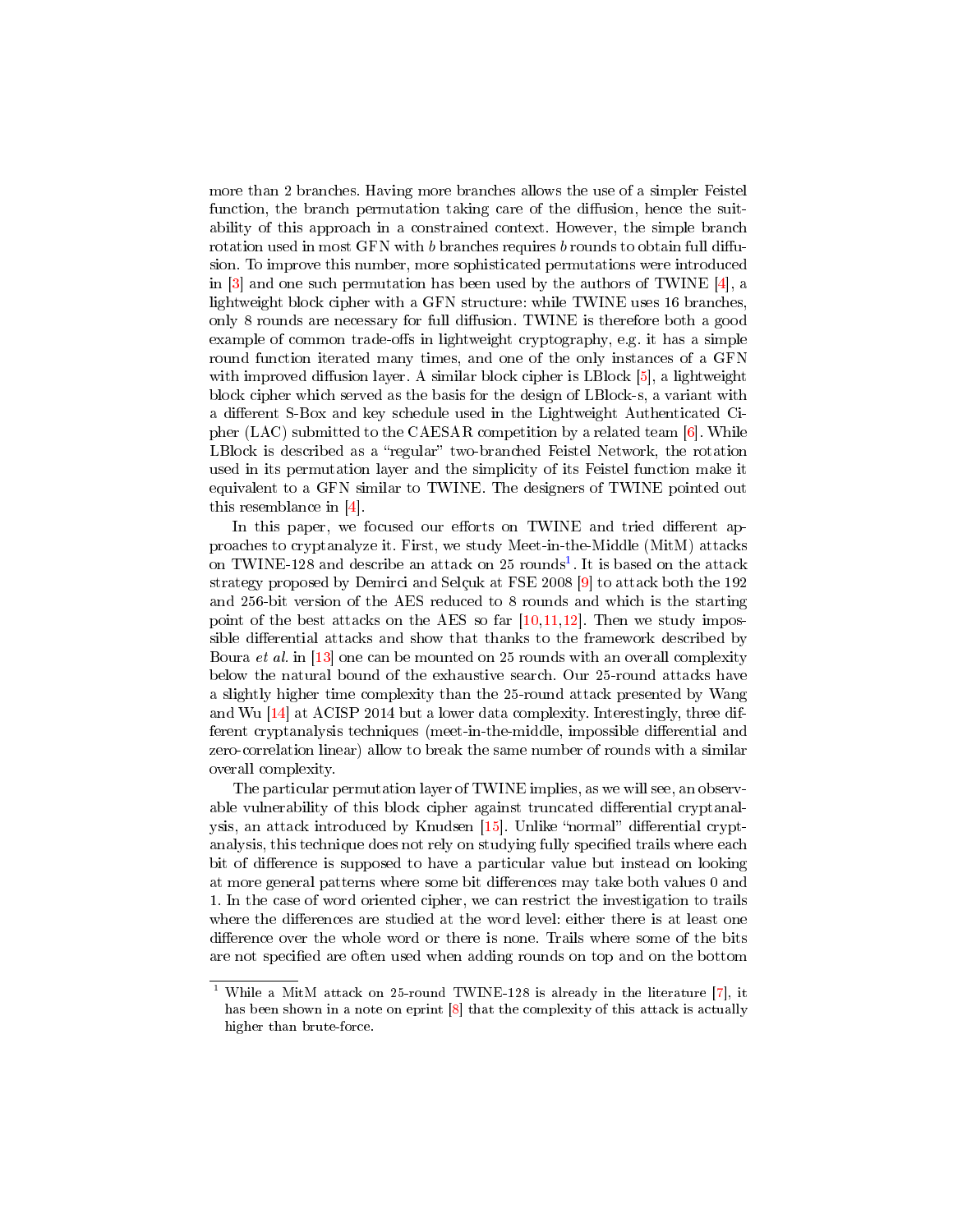of a differential distinguisher. However, using truncated differential covering all the rounds can also yield powerful attacks. For example, such an approach has been used recently by Lallemand et al. [\[16\]](#page-22-11) to attack the lightweight block cipher KLEIN [\[17\]](#page-22-12). Truncated differential have also been used to enhance the search for high probability differentials. Two recent examples are the best attack on the block cipher PRINCE  $[18]$  and a differential forgery attack on the authenticated cipher LAC [\[19\]](#page-22-14).

As we introduce new attacks on TWINE, we summarize the complexities of the best attacks against this cipher in the single-key model in Table [1.](#page-2-0)

<span id="page-2-0"></span>

| Description                  |                  |                | Complexity  |              |              |
|------------------------------|------------------|----------------|-------------|--------------|--------------|
| Reference                    | Type             | Version        | Data        | Time         | Memory       |
| $\left\lceil 20\right\rceil$ | <b>Biclique</b>  | full TWINE-80  | 260         | $2^{79.1}$   | $2^8$        |
|                              |                  | full TWINE-128 | $2^{60}$    | $2^{126.82}$ | $2^8$        |
| $ 21\rangle$                 | Impossible diff. | 23r TWINE-80   | $2^{57.85}$ | 279.09       | $2^{78.04}$  |
|                              |                  | 24r TWINE-128  | $2^{58.1}$  | $2^{126.78}$ | $2^{125.61}$ |
| $\vert$ 14                   | Zero-Cor. Linear | 23r TWINE-80   | $2^{62.1}$  | $2^{72.15}$  | $2^{60}$     |
|                              |                  | 25r TWINE-128  | $2^{62.1}$  | $2^{122.12}$ | $2^{60}$     |
| Section 3.1                  | MitM             | 25r TWINE-128  | $2^{48}$    | $2^{124.7}$  | $2^{109}$    |
| Section 3.2                  | Impossible diff. | 25r TWINE-128  | $2^{59.1}$  | $2^{124.5}$  | $2^{78.1}$   |
| Section 5.3                  | Truncated diff.  |                | $2^{58}$    | 2126.78      |              |
|                              |                  | 23r TWINE 128  | $2^{62}$    | $2^{125.94}$ | $2^{89}$     |
|                              |                  |                | $2^{64}$    | $2^{124.35}$ |              |

Table 1: The best attacks on TWINE in the single-key model.

Our Contributions First, we describe in Section [3](#page-5-1) our best attacks on TWINE-128, namely both a Meet-in-the-Middle attack and an Impossible Differential attack, leveraging the simplicity of the key schedule of this block cipher.

Then, we highlight in Section [4](#page-10-0) a property of the permutation used in TWINE: rounds of encryption can be grouped into blocks of 4 rounds in such a way that two halves of the internal states of both ciphers evolve independently from one another during the first 3 rounds of the block and exchange information only during the fourth. We also discuss why LBlock and its simpler variant LBlock-s exhibit the same 4-round behaviour. As a consequence of this observation, we describe several high probability truncated differential trails for all these ciphers. We then leverage them in Section [5](#page-12-0) to attack 23 rounds of TWINE-128 using comparatively low memory. Finally, we use these truncated trails to optimize a search for high probability differentials and show that the conservative choice of S-Box made by the designers of TWINE greatly limits the differential effect in this primitive  $-$  unlike in LBlock-s for instance.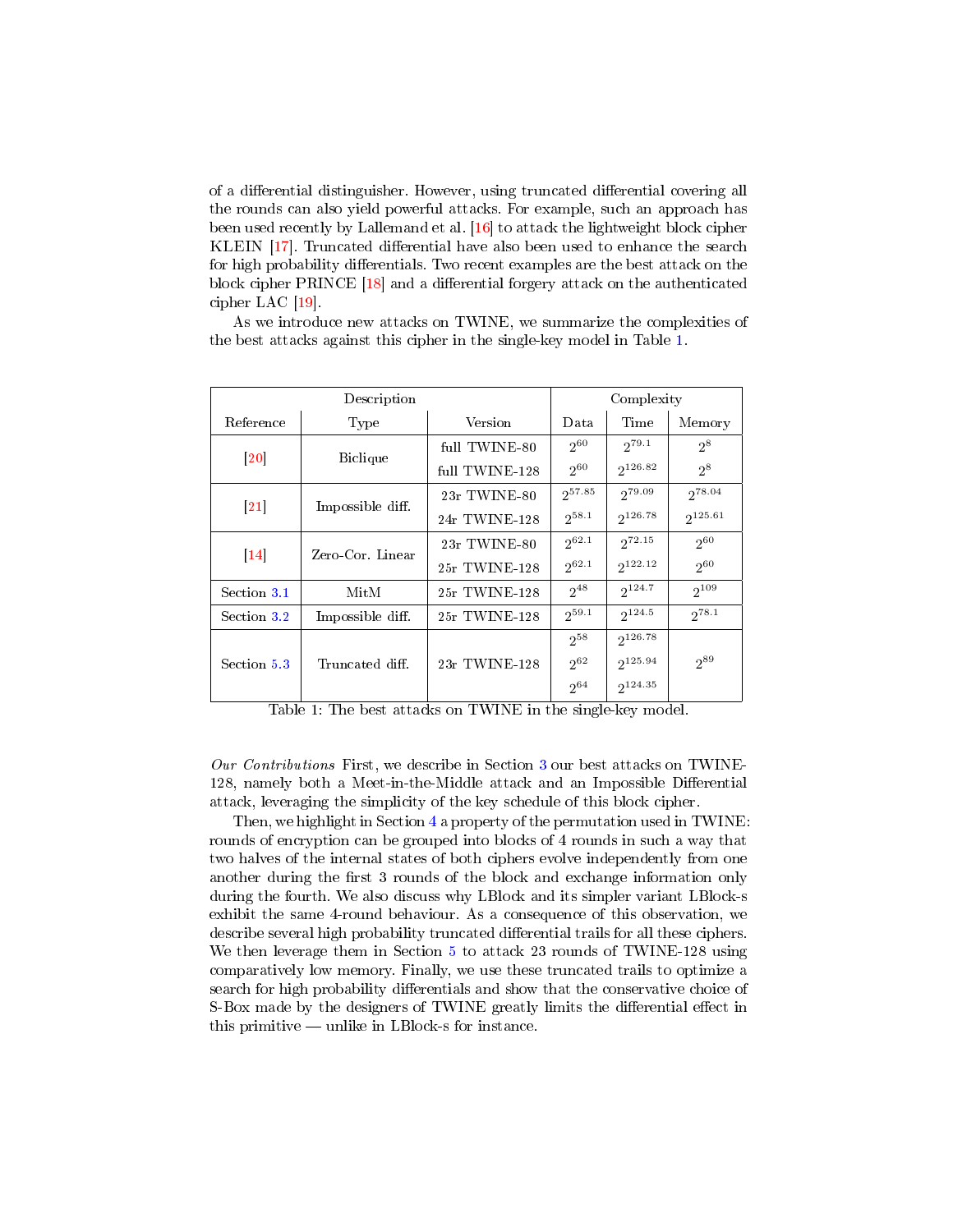### 2 Descriptions of TWINE, LBlock and LBlock-s

#### 2.1 Description of TWINE

This block cipher uses 16 branches of 4-bits and has a very simple round function (see Figure [1\)](#page-3-0): the Feistel function consists in a xor of a sub-key and a call to a unique S-box based on the inverse function in  $GF(2<sup>4</sup>)$ . Then, the branches are shuffled using a sophisticated nibble permutation ensuring faster diffusion than a simple shift [\[3\]](#page-21-2). One version of TWINE uses an 80 bits key, another uses a 128 bits key and we denote these versions TWINE-80 and TWINE-128. They only differ by their key-schedule and both have 36 rounds. Both key schedules are sparse GFN's using only 2 S-Box calls per round for TWINE-80 and 3 for TWINE-128. At each round, some fixed nibbles of the key-state are used as round keys for the block cipher. One round of TWINE is depicted on Figure [1.](#page-3-0)

<span id="page-3-0"></span>

Fig. 1: The round function of TWINE.

**Notations.** Given a collection of messages  $\{P^0, \ldots\}$ , the nibble with index i taken at round  $r$  of message  $m$  is denoted  $x_r^m[i]$ . The master key is denoted  $K$ while the round key used at round r is denoted  $RK_r$ .

Keyschedule. The keyschedule produces the 36 round keys from the master key K. It is a variant of GFN with few Sboxes which is the same as the one used in the round function of TWINE. Two key lengths are available: 80 and 128 bits. In both cases, the subkey  $WK_0$  is first initialized to K and then next subkeys are generated using round constants and the same round function:  $WK_{i+1}$  $F(WK_i, CON^i)$ , for  $0 \leq i \leq 31$ . Finally the round key  $RK_i$  is obtained by extracting 8 nibbles from  $WK_i$ . The function  $F$  used for 128-bit keys is depicted on Figure [2.](#page-4-0) We refer the reader to [\[4\]](#page-21-3) for the 80-bit version of the keyschedule.

#### 2.2 Descriptions of LBlock and LBlock-s

LBlock [\[5\]](#page-22-0) is a two-branched Feistel Network with a twist: a rotation is performed on the branch being xor-ed with the output of the Feistel function. This leads to a strong structural proximity with TWINE, as the authors of this cipher acknowledged.

The Feistel function of LBlock is made of a key addition, a S-box layer S made of 8 different 4-bits S-boxes and a nibble permutation  $P$ . In addition to the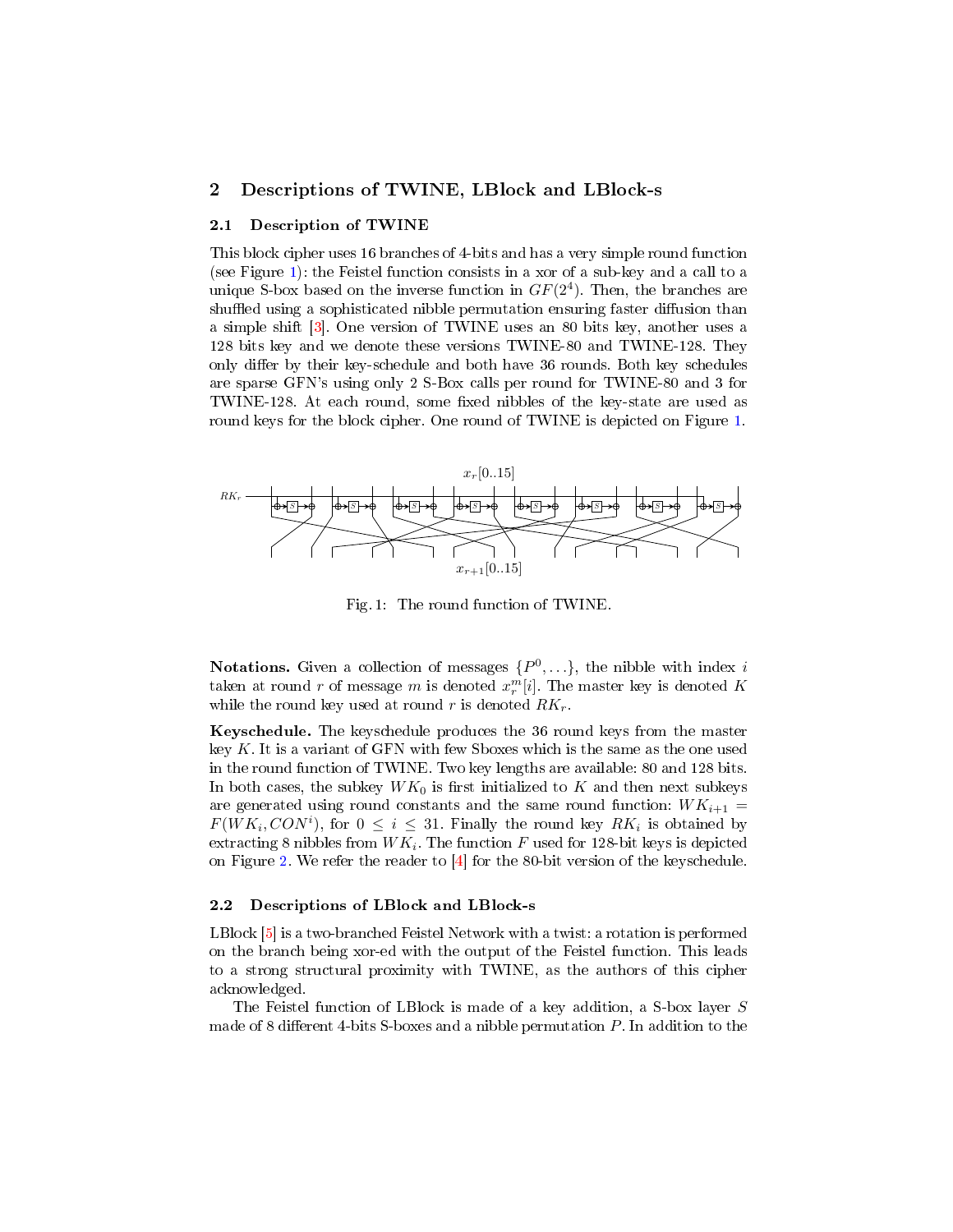<span id="page-4-0"></span>

Fig. 2: Keyschedule of TWINE-128.

usual Feistel structure, there is a rotation by 8 bits to the left on the right branch before the xor. The complete round function is described in Figure [3.](#page-4-1) LBlock only uses 80-bits keys. Its key-schedule is similar to that of present [\[22\]](#page-22-17): it relies on a rotation of the 80-bits register used to store the master key and on the application of two S-boxes. It uses 32 rounds to encrypt a plaintext.

<span id="page-4-1"></span>LBlock-s, the block cipher used in the authenticated cipher LAC [\[6\]](#page-22-1), is identical to LBlock except that the S-Box layer uses a unique S-Box instead of 8 different ones and that its key-schedule is closer to the one of TWINE-80. The S-Boxes of LBlock and that of LBlock-s all have similar differential properties.



Fig. 3: The round function of LBlock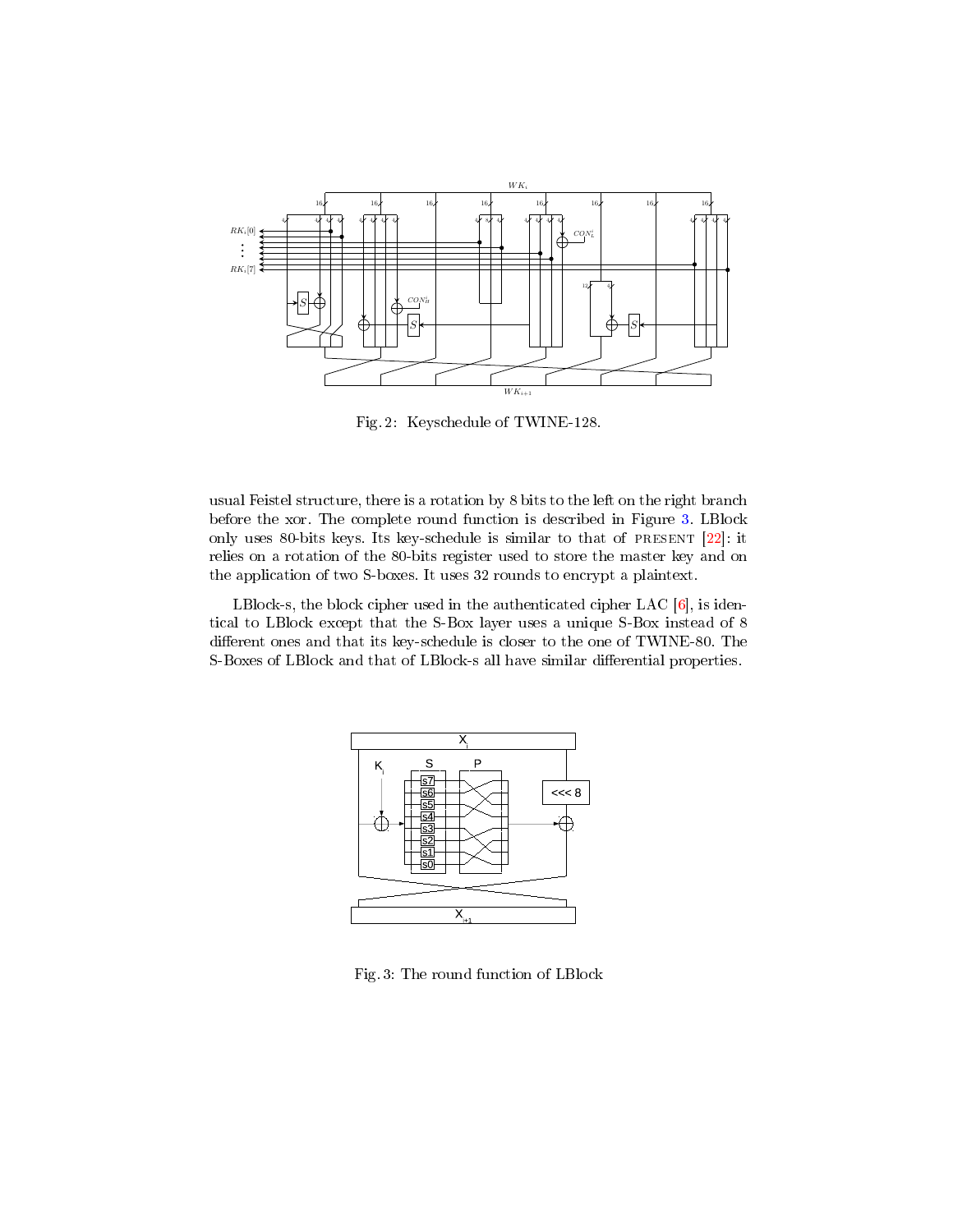# <span id="page-5-1"></span>3 New Attacks on 25-Round twine-128

In this section we present two new attacks on 25-round TWINE, increasing by one the number of rounds broken if we omit biclique attacks.

#### <span id="page-5-0"></span>3.1 Meet-in-the-Middle Attack on 25-Round TWINE-128

Our meet-in-the-middle attack follows the strategy used by Demirci and Selçuk on AES in [\[9\]](#page-22-2), later improved by Dunkelman et al. in [\[23\]](#page-23-0), Derbez et al. in [\[11,](#page-22-4)[10\]](#page-22-3) and by Li et al. in  $[12]$ . That is the first time that this kind of meet-in-the-middle attack is applied to a Feistel Network and this shows that this technique is also powerful on such ciphers.

First we give the definition of a  $\delta$ -set which is a particular structure of messages used in our attack.

**Definition 1.** Let a  $\delta$ -set be a set of 16 TWINE-states that are all different in one state nibble (the active nibble) and all equal in the other state nibbles (the inactive nibbles).

In the following we consider  $\delta$ -sets such that the nibble 15 is the active one. For such a particular set we made the following observation which is the core of our new attack.

<span id="page-5-2"></span>**Observation 1** Consider the encryption of a  $\delta$ -set  $\{P^0, P^1, \ldots, P^{15}\}$ through eleven full TWINE rounds. The ordered sequence

$$
[x_{11}^1[4] \oplus x_{11}^0[4], x_{11}^2[4] \oplus x_{11}^0[4], \dots, x_{11}^{15}[4] \oplus x_{11}^0[4],
$$
  

$$
x_{11}^1[15] \oplus x_{11}^0[15], \dots, x_{11}^{15}[15] \oplus x_{11}^0[15]]
$$

is fully determined by the following 27 nibble parameters:

| $- y_1^0[14]$          | $- y_6^0[0, 2, 8, 12, 14]$ |
|------------------------|----------------------------|
| $- y_2^0[14]$          | $- y_7^0[0,4,6,10,14]$     |
| $- y_3^0[2, 14]$       | $- y_8^0[2,8,12]$          |
| $- y_4^0[2,4,14]$      | $- y_9^0[4, 10]$           |
| $- y_5^0[0, 2, 4, 14]$ | $- y_{10}^0[2]$            |

where  $y_r^m[2i] = x_r^m[2i] \oplus RK_r[i]$ . Consequently, there are at most  $2^{4 \times 27} = 2^{108}$ possible sequences when we consider all the possible choices of keys and δ-sets (out of the  $2^{4 \times 2 \times 15} = 2^{120}$  of the theoretically possible 30-nibble sequences).

Proof. The proof is straightforward and depicted on Figure [4.](#page-6-0) At the first step we know the differences  $P^1 \oplus P^0, \ldots, P^{15} \oplus P^0$ . As we are considering a  $\delta$ -set, the differences in each sbox of the first round are null and thus we are able to compute the differences  $x_1^1 \oplus x_1^0, \ldots, x_1^{15} \oplus x_1^0.$  So the knowledge of  $y_1^0[14]$  leads to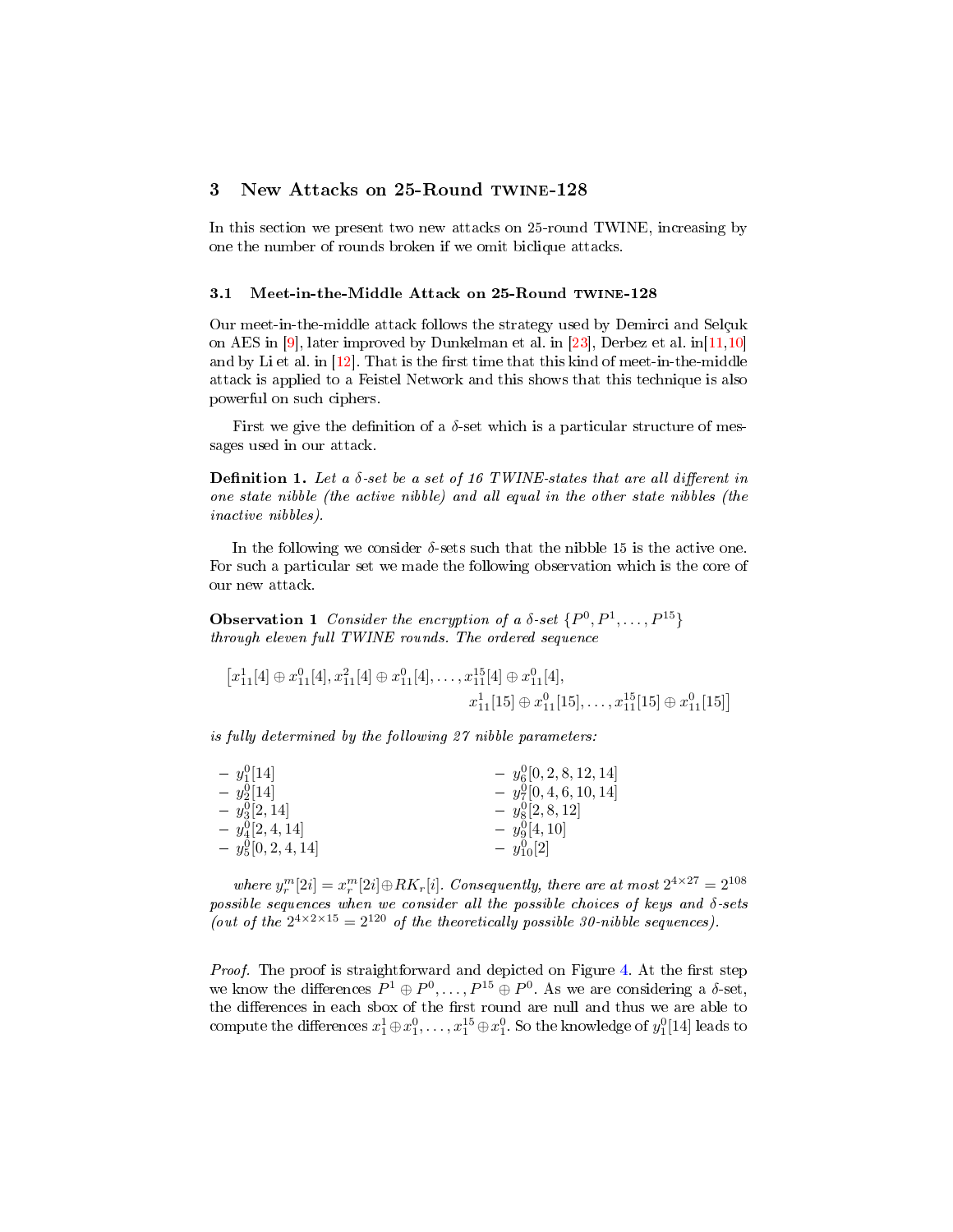<span id="page-6-0"></span>

Fig. 4: Encryption of a  $\delta$ -set through 11 full TWINE rounds. Black nibbles are the parameters given in Observation [1.](#page-5-2) Differences in coloured nibbles are known. No difference in white nibbles.

the knowledge of this particular state variable for all the 16 messages and thus we know the differences in each sbox of this round and are able to compute the differences  $x_2^1\!\oplus\! x_2^0,\ldots,x_2^{15}\!\oplus\! x_2^0$ . This procedure can be repeated until differences in both  $x_{11}[4]$  and  $x_{11}[15]$  are reached since at each step differences in sboxes are either null, not required or known.

Note that the actual value of the active nibble of  $P^0$  does not affect the set of all the possible sequences since only differences are used. Thus the choice of  $P^0$  is free but then the  $\delta$ -set has to be ordered according to the difference in the active nibble.

This observation on 11-round TWINE is used to mount an attack on 25 round TWINE by adding 5 rounds at beginning and 9 at the end. The scenario of the attack is the following:

- Offline phase. Compute all the  $2^{108}$  120-bit sequences given in Observation [1,](#page-5-2) and store them in a hash table.
- Online phase.
	- 1. Pick a plaintext  $P^0$ .
	- 2. Guess the state variables required to identify a  $\delta$ -set containing  $P^0$ .
	- 3. Ask for the corresponding ciphertexts.
	- 4. Guess the state variables required to compute differences in both  $x_{11}[4]$ and  $x_{11}[15]$  from the ciphertexts.
	- 5. Build the sequence and check if it belongs to the table.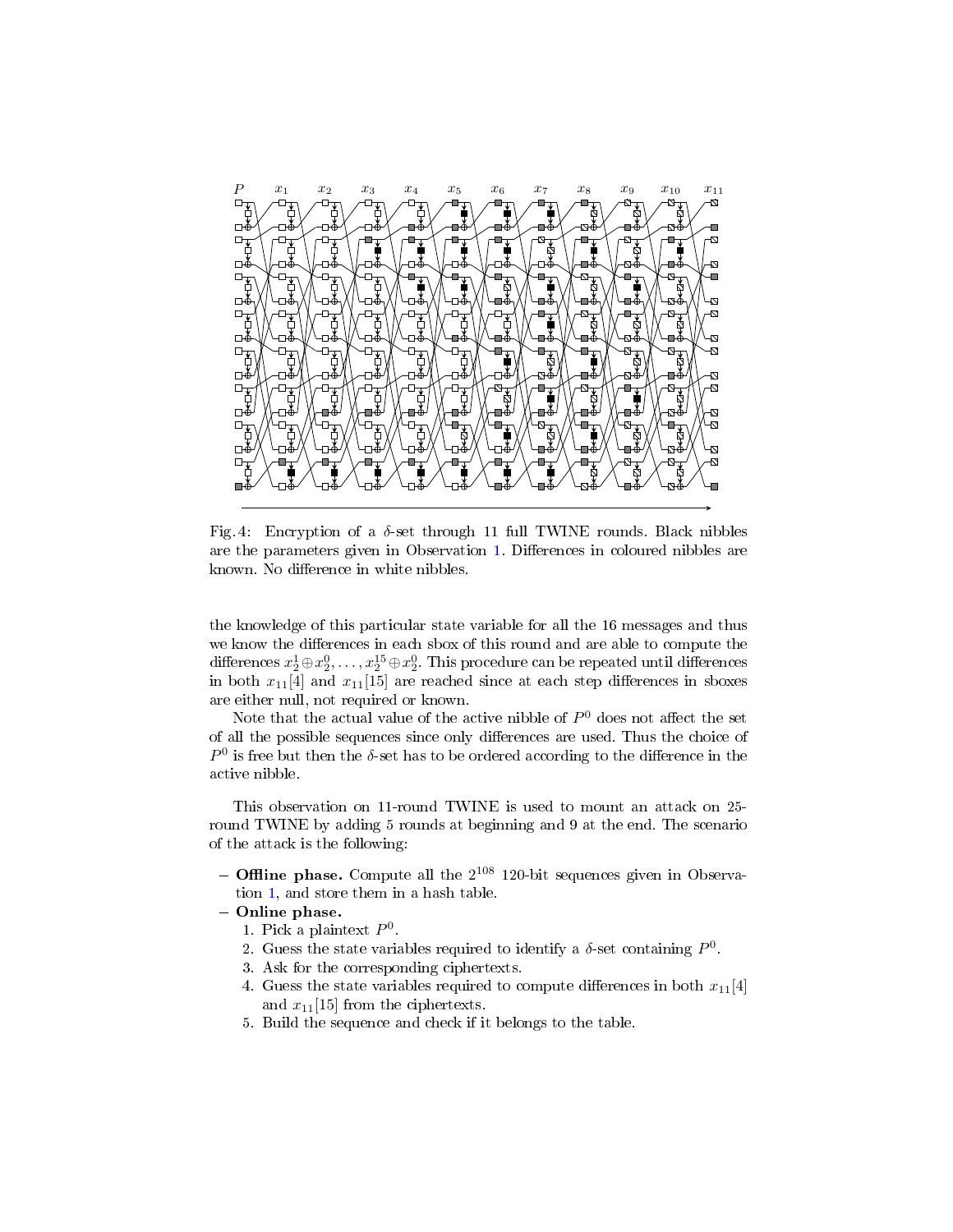<span id="page-7-0"></span>

Ò Ð

O

Ò

 $\overline{a}$ 

 $\overline{a}$ 

o

Ð

Ð

Ð

O Ð

Ò

പ∢

гıй

o

Fig. 5: Online phase of the 25-round attack. Black nibbles have to be known to compute differences in all coloured nibbles. No difference in white nibbles.

Steps 2 and 4 are similar to the proof of Observation [1:](#page-5-2) first we propagate the differences from state  $x_5$  to the plaintext and then we propagate differences from the ciphertexts to both  $x_{11}[4]$  and  $x_{11}[15]$ . Thus 58 state nibbles are needed to perform the online phase as depicted on Figure [5.](#page-7-0) Hopefully, the keyschedule equations reduce the amount of possible values from  $2^{4\cdot 58} = 2^{232}$  to  $2^{124}$ . Indeed, knowing the full subkey  $WK_6$  except nibble 26 leads to the knowledge of enough key material to partially encrypt and decrypt the plaintext and the ciphertext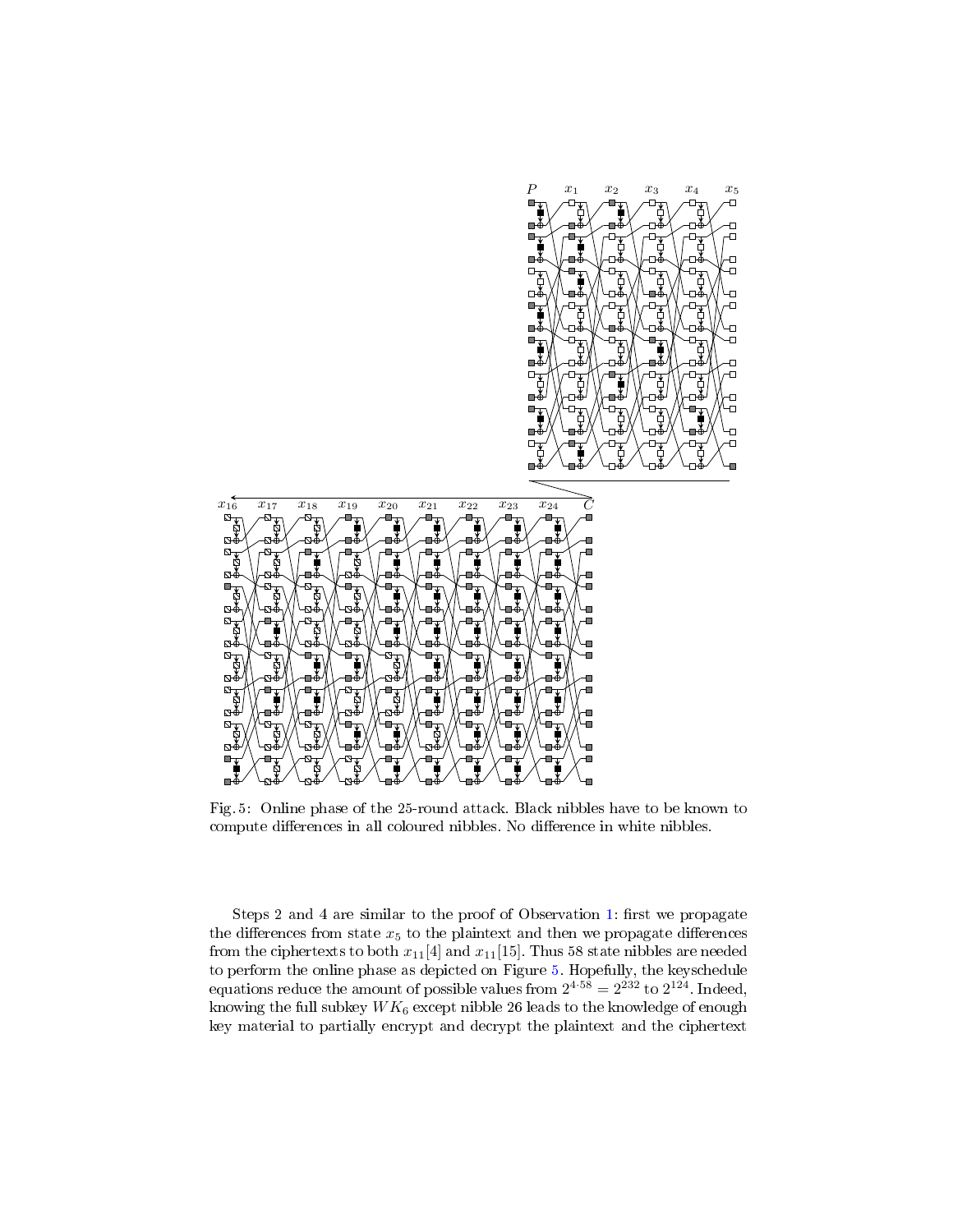

<span id="page-8-1"></span>in order to obtain the value of the required state variables. This key material is depicted on Figure [6.](#page-8-1)

Fig. 6: Subkeys of 25-round TWINE. Gray (resp. colored) nibbles are computed from the full  $WK_6$  except nibbles 15 and 26 (resp. except nibble 26).

The data complexity of this attack is  $2^{48}$  chosen plaintexts, the time complexity is  $2^{124} \cdot 16$  partial encryptions/decryptions and the memory complexity is around  $2^{108}$  128-bit sequences. The probability for a false positive is approximately  $2^{108} \cdot 2^{-120} = 2^{-12}$  and, as we try  $2^{124}$  key guess, we expect that only  $2^{116}$  remain after the last step. Thus, one can guess  $W K_6[26]$  to fully recover the master key and then test it against two plaintext/ciphertext pairs.

Note that some minor improvements can be applied to the attack. First we can consider  $\delta$ -set of 15 messages instead of 16 to save some memory and time complexity while still providing enough filtering to retrieve the master key without increasing the overall complexity. Furthermore, knowing the subkey  $WK_6$ except nibbles 15 and 26 provides enough key material (gray colored on Figure  $6$ ) to compute all the state variables required by step 2 together with all the ones required by step 4 except 21 of them. Those ones are  $y_{16}[14], y_{17}[6, 10], y_{18}[2, 8, 10]$ ,  $y_{19}[0, 12], y_{20}[2, 4, 6, 14], y_{21}[2, 6, 8], y_{22}[0, 2], y_{23}[0, 4]$  and  $y_{24}[6]$ . Hence, we estimate the time complexity to be:

$$
2^{120} \cdot 15 \cdot 37/200 + 2^{124} \cdot 15 \cdot 21/200 + 2 \cdot 2^{120} \approx 2^{124.7}
$$
 encryptions,

where 200 is the number of sboxes for one encryption. The memory complexity is approximately  $2^{109}$  64-bit blocks.

#### <span id="page-8-0"></span>3.2 Impossible Differential Attack on 25-Round TWINE-128

Impossible differential cryptanalysis simultaneously introduced by Knudsen  $[24]$ and Biham et al. [\[25\]](#page-23-2) is a powerful technique against a large variety of block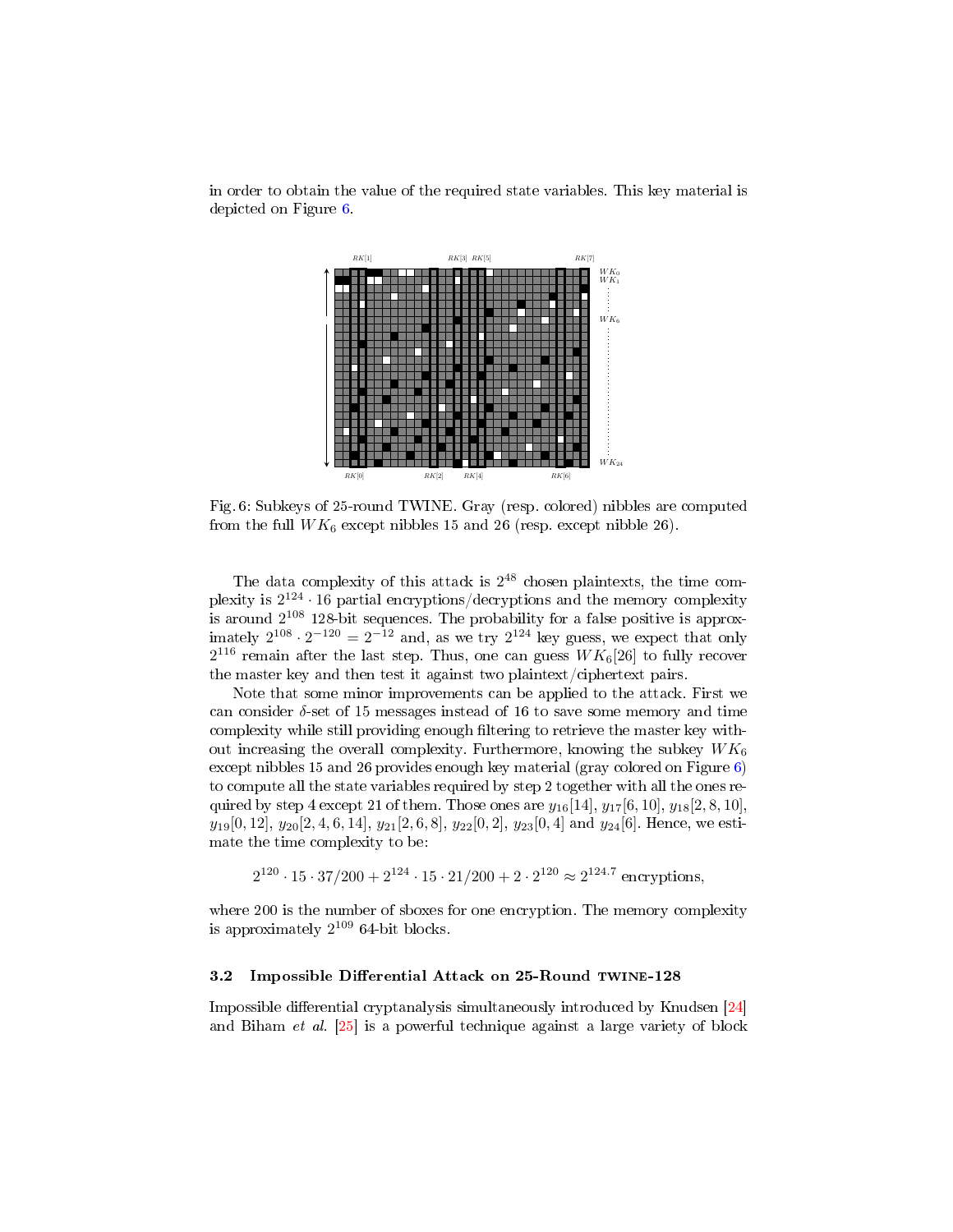ciphers. Recently, Boura et al. [\[13\]](#page-22-6) proposed a generic vision of impossible differential attacks with the aim of simplifying and helping the construction and verification of this type of cryptanalysis. In particular, they provided a formula to compute the complexity of such an attack according to its parameters. To understand the formula we first briefly remain how an impossible differential attack is constructed. It starts by splitting the cipher in three parts:  $E = E_3 \circ E_2 \circ E_1$ and by finding an impossible differential  $(\Delta_X \rightarrow \Delta_Y)$  through  $E_2$ . Then  $\Delta_X$ (resp.  $\Delta_Y$ ) is propagated through  $E_1^{-1}$  (resp.  $E_3$ ) with probability 1 to obtain  $\Delta_{in}$  (resp.  $\Delta_{out}$ ). We denote by  $c_{in}$  and  $c_{out}$  the log<sub>2</sub> of the probability of the transitions  $\Delta_{in} \to \Delta_X$  and  $\Delta_{out} \to \Delta_Y$  respectively. Finally we denote by  $k_{in}$ and  $k_{out}$  the key materials involved in those transitions. All in all the attack consists in discarding the keys  $k$  for which at least one pair follows the characteristic through  $E_1$  and  $E_3$  and in exhausting the remaining ones. The complexity of doing so is the following:

- data:  $C_{N_\alpha}$
- memory:  $N_{\alpha}$
- $-~\, {\bf time:}~C_{N_\alpha} + \left( 1 + 2^{|k_{in} \cup k_{out}|-c_{in}-c_{out}} \right) N_\alpha C_{E'} + 2^{|k|-\alpha|}$

where  $N_{\alpha}$  is such that  $(1 - 2^{-c_{in} - c_{out}})^{N_{\alpha}} < 2^{-\alpha}, C_{N_{\alpha}}$  is the number of chosen plaintexts required to generate  $N_{\alpha}$  pairs satisfying  $(\Delta_{in}, \Delta_{out})$ , |k| is the key size and  $C_{E'}$  is the ratio of the cost of partial encryption to the full encryption.

<span id="page-9-0"></span>

Fig. 7: Impossible truncated differential on 13 TWINE-rounds. No difference in white nibbles. Differences in black (resp. gray) nibbles are (resp. may be) non-zero.

We used this framework to mount an impossible differential attack on 25round TWINE-128. First we found a truncated impossible characteristic through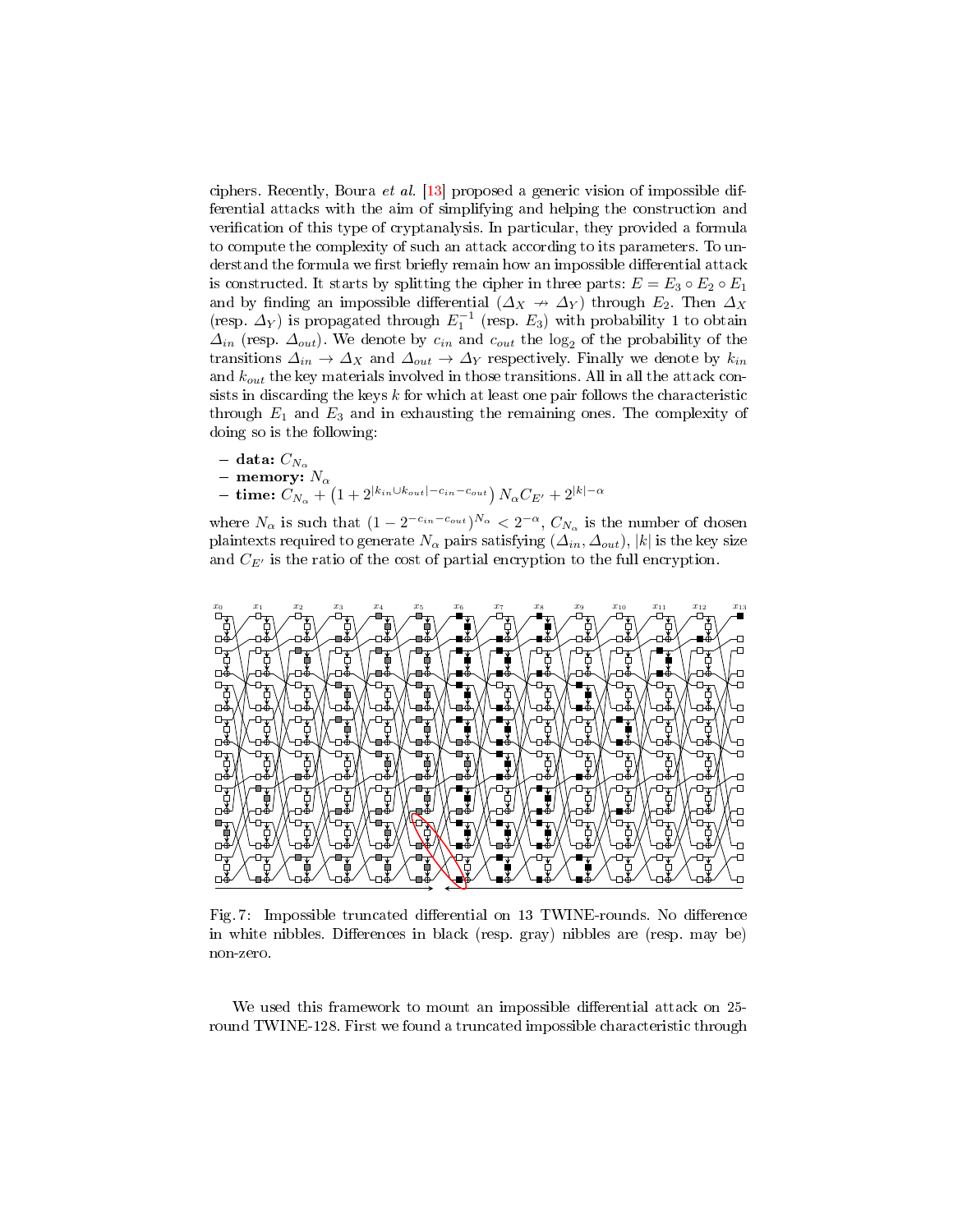13 rounds of TWINE which is described on Figure [7.](#page-9-0) It was extended by 4 rounds at the start and by 8 rounds at the end in order to attack 25 rounds of the cipher. It can be seen in Figure  $8$  that the difference in the plaintexts has to be zero in 11 nibbles such that  $c_{in} + c_{out} = 16 + 60 = 76$ . The key material  $k_{in} \cup k_{out}$  is composed of  $7 + 45 = 52$  round-key nibbles which can assume only  $2^{124}$  thanks to the keyschedule of TWINE-128. Indeed, they all can be computed from the whole subkey  $WK_{24}$  except nibble 1 (see Figure [9\)](#page-11-0).

<span id="page-10-1"></span>

Fig. 8: Impossible differential attack on 25 rounds. No difference in white nibbles.

As a consequence, and according to the above formula, the complexity of our attack is  $D = \alpha \cdot 2^{75.5 - 39} \cdot 2^{20} = \alpha \cdot 2^{56.5}$ ,  $M = \alpha \cdot 2^{75.5}$  and  $T \approx \alpha \cdot 2^{123.5}$ .  $C_{E'} + 2^{128-\alpha}$ . As we estimate the ratio  $C_{E'}$  to  $52/200 \approx 2^{-1.9}$ , the value of  $\alpha$ minimizing the overall complexity is 5.87.

# <span id="page-10-0"></span>4 The 4-Round Structure of TWINE, LBlock and LBlock-s

#### 4.1 Alternative Representation of the Round Functions

The round functions of TWINE can be described using an equivalent representation which allows a clearer representation of some differential paths. This alternative representation is given in Figure [10a.](#page-11-1) Note that a similar representation of LBlock can be obtained, an observation which highlights the similarities between these two designs.

For TWINE, we simply move all the branches "going" in the Feistel functions to the left and those receiving its output to the right. This means we simply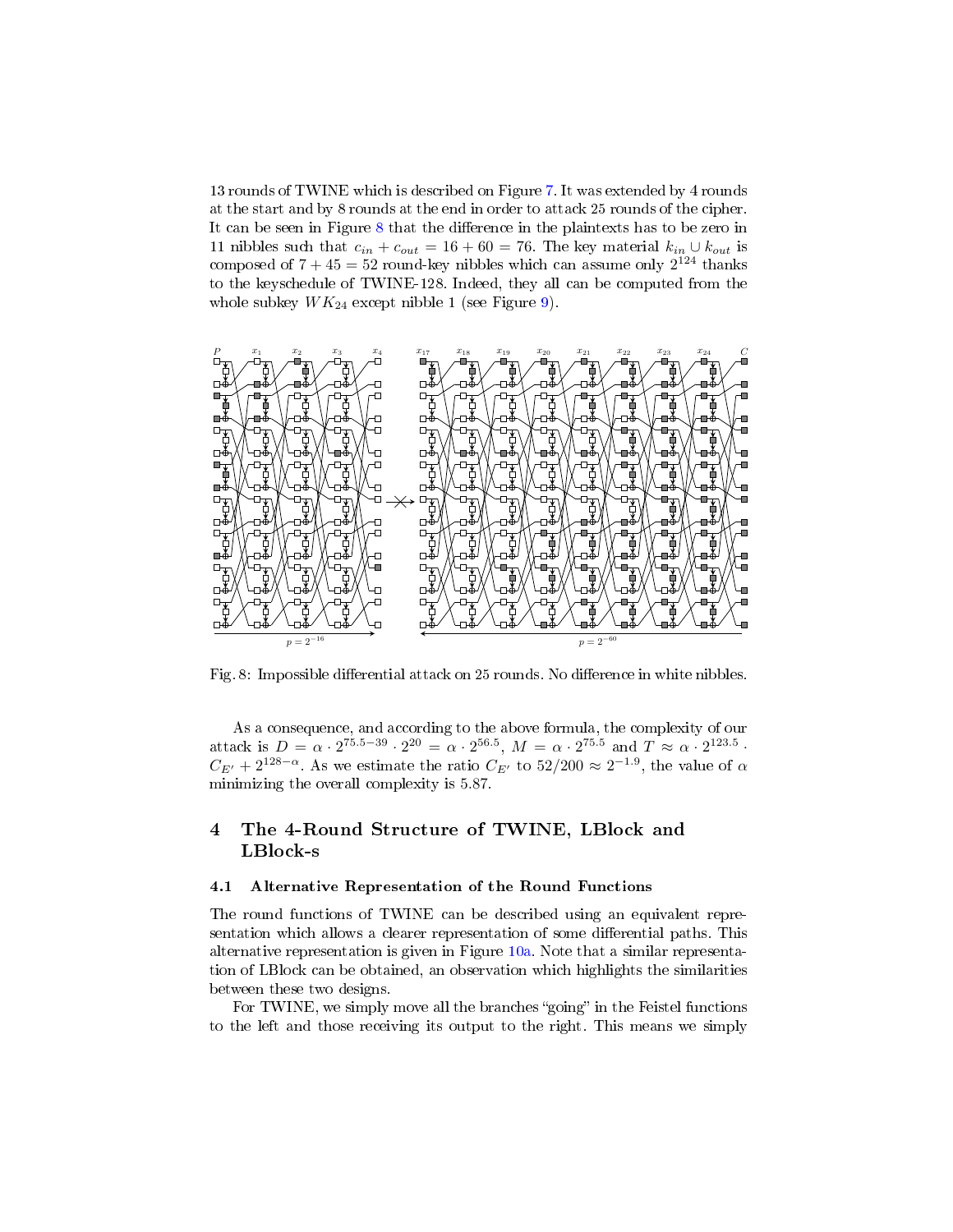<span id="page-11-0"></span>

Fig. 9: Subkey nibbles obtained from  $WK_{24}$  except nibble 1. Hatched nibbles are the ones required in the impossible differential attack.

<span id="page-11-1"></span>

Fig. 10: Alternative representations of the round functions of TWINE and  $LBlock(-s)$ .

move branches with even indices on the left and those with odd ones on the right, as described in Figure [10a.](#page-11-1)

The process leading to the alternative description of LBlock(-s) is more complicated than for TWINE and is summarized in Figure [11.](#page-12-1) Since the S-boxes and the permutation layer P both operate on nibbles,  $P \circ S$  is equivalent to  $S' \circ P$ where  $S'$  is a reordered S-box layer. Then, instead of applying  $P$  within the Feistel function, we apply it before entering it and then apply the inverse  $1/P$  of  $P$ on the same branch to compensate. Finally, we note that the rotation  $R$  and the inverse permutation  $1/P$  are applied on the same data, so we combine them into one operation  $R \circ (1/P)$ . If we replace the two 32-bit words making the internal state of LBlock by eight 4-bits nibbles each, we obtain the representation given in Figure [10b.](#page-11-1)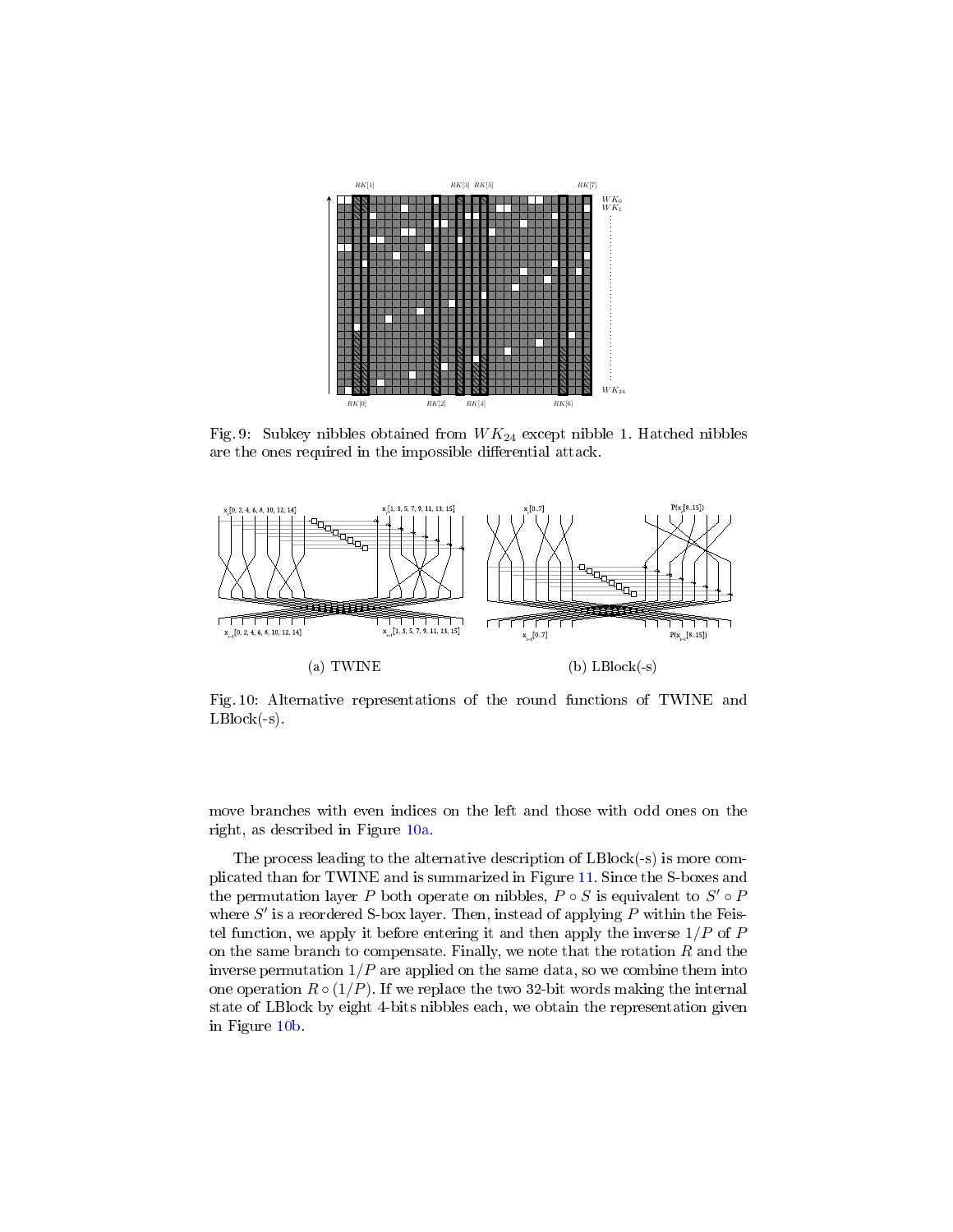<span id="page-12-1"></span>

Fig. 11: How to obtain the alternative representation of LBlock(-s).

#### 4.2 A 4-Round Cyclic Behavior

Using our alternative representation, we represent 4 rounds of TWINE easily (see left of Figure [12\)](#page-13-0). As we can see, the 16 branches can be grouped in two disjoint components, gray and black, such that branches from one component interact only with each other during 3 rounds out of 4. However, during the last round, branches from each component interact only with branches from the other component. Furthermore, these components are stable in the sense that such groups of 4 iterations can be plugged together to cover any number of rounds and remain separated for all rounds with index r with  $r \neq 3 \mod 4$ . Indeed, in Figure [12,](#page-13-0) the branches which are black at the output of the fourth round are exactly those which are gray at the input of the first round. If we draw these components separated from one another, we obtain another description of 4 rounds of TWINE given on the right of Figure [12.](#page-13-0) The same can be done with LBlock(-s), see Figure [13.](#page-13-1)

# <span id="page-12-0"></span>5 Truncated Differential Cryptanalysis of TWINE

### 5.1 Truncated Differentials over 4 Rounds

Because of the particular structure it has over 4 rounds, TWINE exhibits some truncated differential patterns with high probability. The simplest one implies 4 active branches in input and 4 active branches in the output of 4 rounds at the cost of 4 difference cancellations at round 3. Let  $(x[0], x[2], x[6], x[10])$ have non zero differences. Then these differences will propagate to the full black component during the next two rounds. During round 3, if the differences in  $(x[0], x[4], x[6], x[12])$  cancel themselves with the differences in  $(x[1], x[5], x[7], x[13])$ after going through the key addition and the S-box layer, then the differences do not propagate to the red component. Hence, the differences remain contained in the black component for another 3 round with probability 1. Since 4 cancellations happen with probability  $2^{-16}$  and since such truncated characteristics can be "plugged" so as to cover as many rounds as we want, we have a truncated differential covering  $4r$  rounds with probability  $2^{-16\cdot r}$ .

Other slightly different characteristics involve three active branches in the input and the output after 4 rounds in such a way that only 4 cancellations are necessary, meaning that they also have a probability of  $2^{-16}$ . One of them is described in Figure [14a](#page-14-0) and the others in the Appendix in Figure [17.](#page-24-0) Non-zero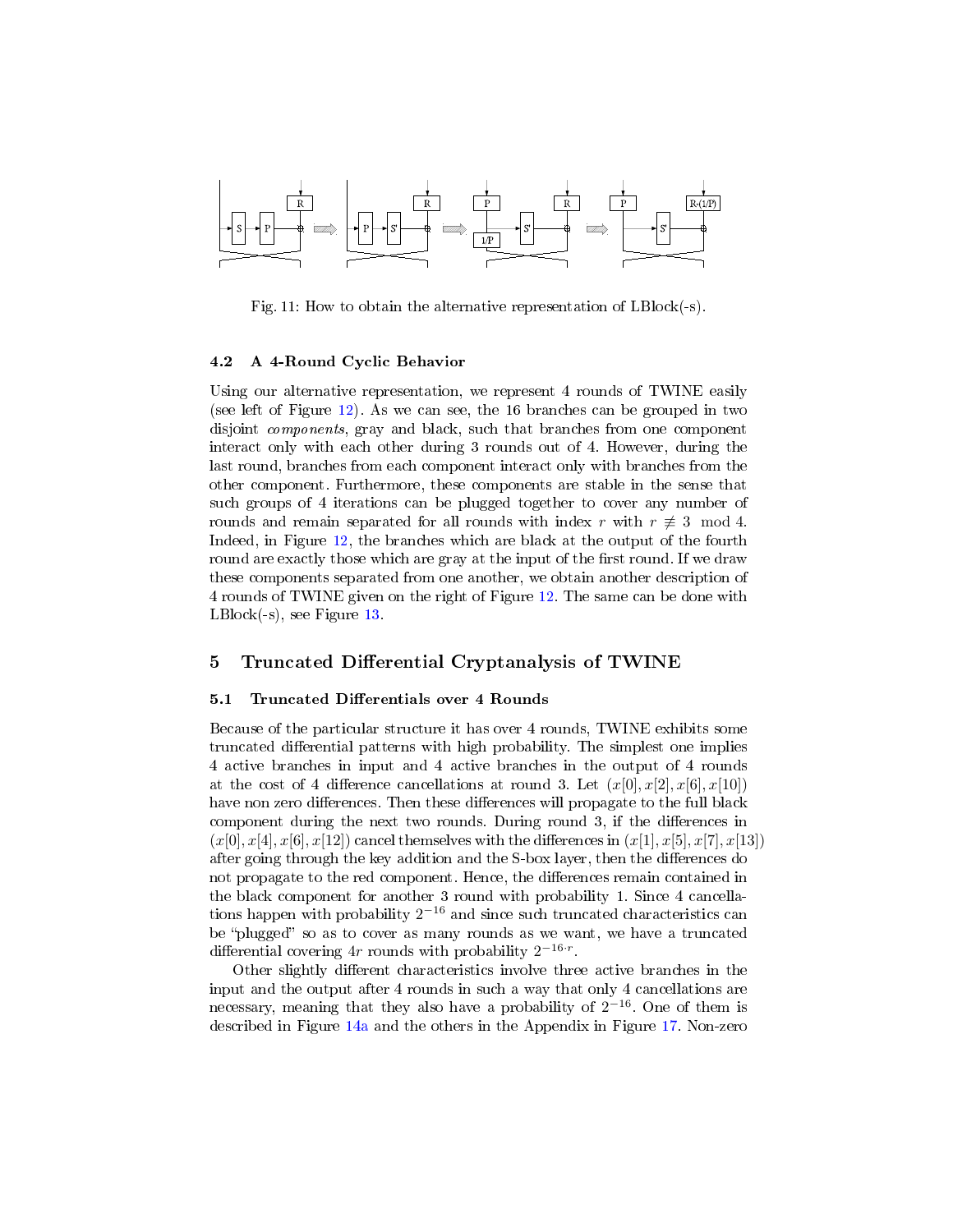<span id="page-13-0"></span>

Fig. 12: Alternative representation of 4 rounds of TWINE. S-boxes are not shown and XOR's are represented by circles. On the left is the basic representation, on the right one which highlights the two components. Numbers correspond to nibble indices in the "regular" representation.

<span id="page-13-1"></span>

Fig. 13: Alternative representation of 4 rounds of LBlock(-s). S-boxes are not shown and XOR's are represented by circles. On the left is the basic representation, on the right one which highlights the two components.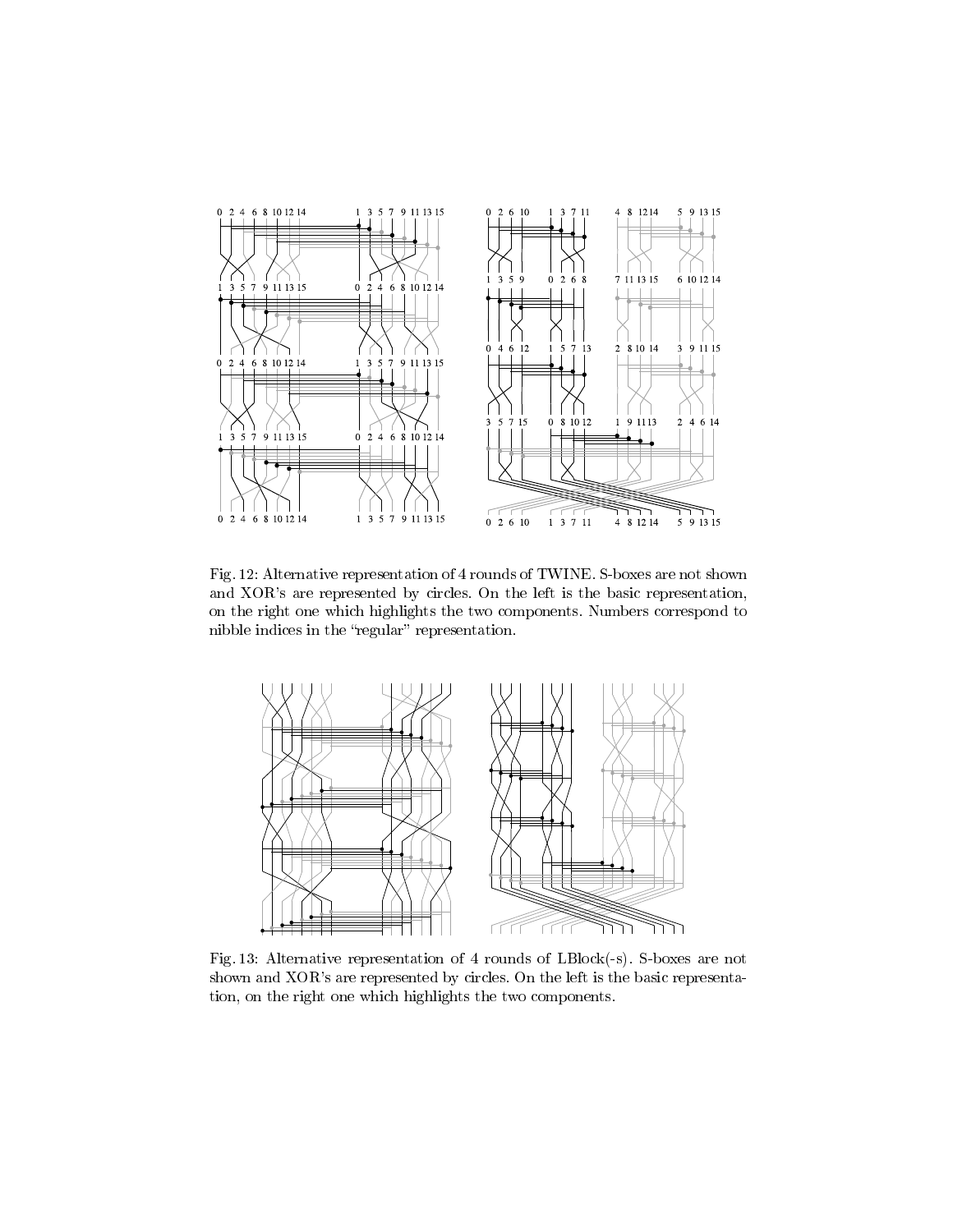<span id="page-14-0"></span>

Fig. 14: 4-round truncated differentials for TWINE and their modified versions.

differences are black and zero differences are gray. They all work by having one cancellation during the second round and three during the third. As before, the first and fourth rounds have probability 1. However, we can extend them for the first 4 rounds by adding non-zero differences over all the components (which is represented in a light blue dotted line in Figure [17\)](#page-24-0). At the cost of one more cancellation, hence a probability of  $2^{-20}$ , we can use structures made of  $2^{32}$ plaintext/ciphertext couples giving raise to  $\binom{2^{32}}{2}$  $\binom{32}{2}$   $\approx$  2<sup>63</sup> pairs with the correct zero-differences.

As we can see, these differences move on to the right component after 4 rounds. There are similar trails covering it described in the appendix (Figure [18\)](#page-25-0), the first is also represented on Figure [14b.](#page-14-0) As before, gray represents zero differences, black non-zero ones and black squares the cancellations which must occur during encryption. It also represents in dotted light blue the difference propagation during the first 3 rounds without any constraints regarding the cancellations so that this trail has probability 1. The green squares represent the cancellations which must be observed when starting from the bottom and partially decrypting a pair of ciphertext having the correct output difference.

It is therefore possible to cover as many rounds as we want using a characteristic  $\mathcal{L}_i, \mathcal{R}_i, ..., \mathcal{L}_i, \mathcal{R}_i$  for any  $i \in [1, 4]$ . Such a trail would cover  $4r$  rounds with probability  $2^{-16\cdot r}$ . We also denote  $\mathcal{L}'_i$  the trail  $\mathcal{L}_i$  extended on top so as to have 8 non-zero input differences at the cost of one additional cancellation and  $\mathcal{R}_i'$  the trail  $\mathcal{R}_i$  reduced to 3 rounds and where no cancellations occur. Both  $\mathcal{L}_i'$ and  $\mathcal{R}'_i$  correspond to the case where the dotted light blue lines contain non-zero differences.

#### <span id="page-14-1"></span>5.2 Efficient Key Recovery

The 4 cancellations (5 during the very first round) preventing the difference from spreading to the other component can be grouped into 2 sets each depending on a distinct set of 5 and 6 sub-keys. This phenomenon is illustrated on Figure [15](#page-15-1)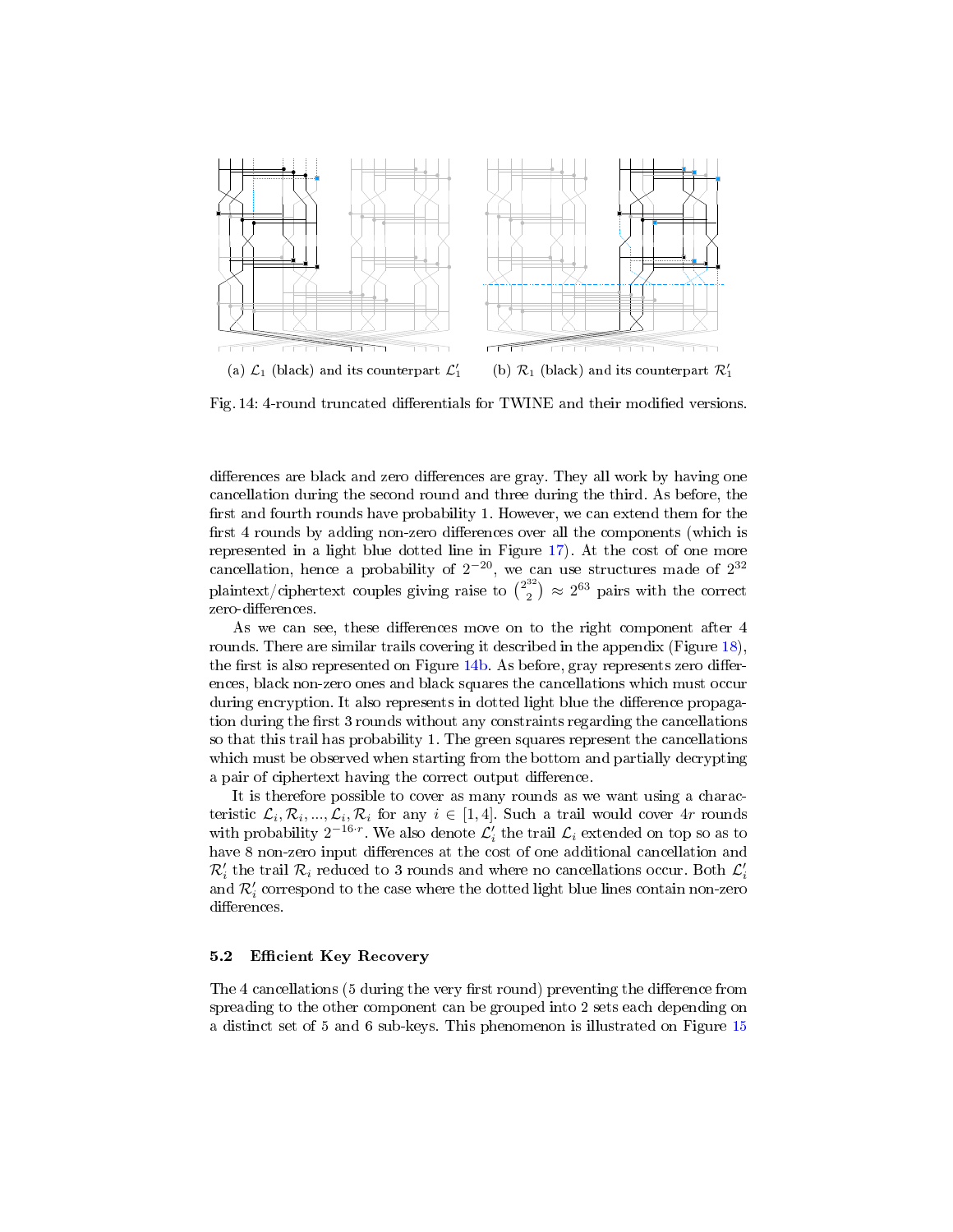<span id="page-15-1"></span>where zero differences are in gray, the first sub-component is represented with a continuous line and the second with a dashed line. The cancellation during the first round of the iterated trail is only relevant during the very first round of encryption.



Fig. 15: Which S-boxes and sub-keys are involved in the 5 cancellations happening in  $\mathcal{L}_1'$ . Grey lines correspond to zero differences, squares to cancellations.

Starting from a pair of plaintexts separated by the correct input difference. it is easy to generate the set of all the sub-keys combinations which would lead to the trail we expect as follows:

- 1. Try all possible combinations of the sub-keys involved in the continuous (i.e. "not dashed") part of Figure [15](#page-15-1) and store only those leading to the correct cancellations. There are  $2^{4 \cdot 5} = 2^{20}$  possibilities, out of which  $2^{20-3 \cdot 4} = 2^8$ lead to the correct pattern.
- 2. Try all possible combinations of the sub-keys involved in the dashed part of Figure [15](#page-15-1) and store only those leading to the correct cancellations. There are  $2^{4.6} = 2^{24}$  possibilities, out of which  $2^{20-2.4} = 2^{16}$  lead to the correct pattern.
- 3. Combine the  $2^8$  and  $2^{16}$  independent sub-candidates to obtain  $2^{24}$  candidates of  $4 \cdot (5 + 6) = 44$  bits each.

A very similar algorithm can be used to recover the candidates yielding the correct cancellations when partially decrypting the ciphertexts of the same pair. Doing so generates another  $2^{24}$  candidates of 44 bits each.

### <span id="page-15-0"></span>5.3 Combining Truncated Differentials to Attack 23-Round TWINE-128

General Principle The high level idea of this attack is to discard some combinations of values for the set made of the 12 sub-keys used to update the left component during the first 3 rounds and the 12 sub-keys used to update the right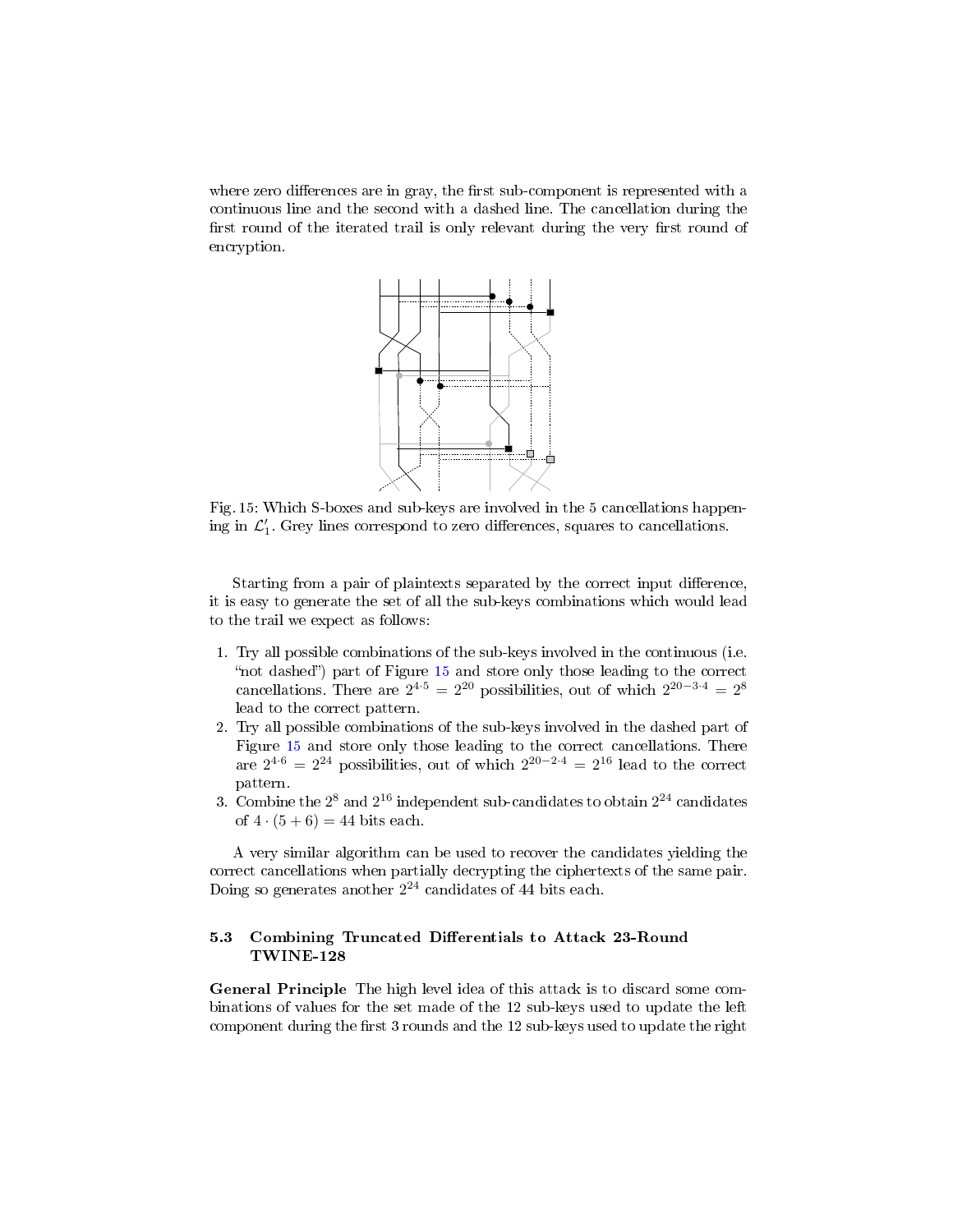component during the last 3 rounds. These form of set of 24 nibbles, i.e. 96 bits. The first and last 4-round blocks of the truncated differential trails described in Figure [16](#page-17-0) all depend on the sub-keys in this set, although each of the trails only uses a different set of 88 bits out of the 96 bits available. It is therefore easy to combine the information deduced from each. A complete description of our attack follows.

Using the trails described in the previous Section, we can cover 23 rounds with probability  $p = 2^{-84}$  in four different ways. The chaining of these different 4-round characteristics is described in Figure [16](#page-17-0) where a 0 means there is no difference on this nibble and a  $x$  means any non-zero difference. Note that they all require the same input truncated difference, all yield the same output truncated difference and once a branch has been "selected" during the third round by cancelling one of the difference, the truncated trail is fixed.

1. Data generation First of all, we need to generate the pairs from which we are going to extract information about the sub-keys. For this purpose, we use  $2<sup>s</sup>$  structures of  $2<sup>32</sup>$  plaintext/ciphertext couples each. In these structures, nibbles  $x_0[0..3, 6, 7, 10, 11]$  take all possible values while the others are constant. We thus obtain  $2^{s+63}$  pairs with the correct input difference at a cost of  $D = 2^{32+s}$  queries to an encryption oracle. We then obtain all the pairs which also have the correct output difference, namely<sup>[2](#page-16-0)</sup>  $0^8 x^8$ , at the cost of  $2^s$ sorting of arrays of  $2^{32}$  ciphertexts. Since this output difference has probability  $f = 2^{-32}$ , this leaves  $N_p = 2^{s+63} \cdot f = 2^{s+31}$  pairs with the correct input and output differences. Among these, there are  $N_r = 2^{s+63} \cdot p = 2^{s-21}$  right pairs for each of the 4 truncated differential trails described in Figure  $16$  – which means that s must be at least equal to 21. Note that  $N_p = N_r f/p$ and  $D = N_r/p$ .

Now that we have the data we need, we process as follows for each of the 4 trails, t being the index of the trail considered.

- 2. Counters increment For  $t \in [1, 4]$ 
	- (a) Let  $\mathcal{T}_t$  be an array of size  $2^{88}$ . For each of the  $N_p$  pairs which passed the filter, we run the algorithms described in Section [5.2](#page-14-1) to recover  $2^{24}$ sub-candidates for the subset of 11 sub-keys used in the first 3 rounds and 2 <sup>24</sup> sub-candidates for the other subset of 11 sub-keys used in the last 3 rounds. This leads to  $K = 2^{48}$  candidates living in space of size  $S = 2^{88}$
- 3. Discarding candidates We now have 4 tables  $\mathcal{T}_t, t \in [1, 4]$  of S counters. In each table, each of the S candidates has been  $N_p$  times incremented with probability  $K/S = 2^{-40}$ . We thus approximate the distribution of the counters by a normal distribution with average value  $\mu_{\text{wrong}} = N_p K/S =$  $N_r(fK)/(pS)$  and variance  $\sigma_{\text{wrong}}^2 = N_p(K/S)(1 - K/S) \approx N_r(fK)/(pS).$ However, the correct counter has also been incremented by each of the  $N_r$ correct pairs, meaning that its average value is  $\mu_{\text{right}} = N_p K/S + N_r$

<span id="page-16-0"></span> $2$  The order of the nibbles in this difference corresponds to the order of the nibbles in our alternative representation.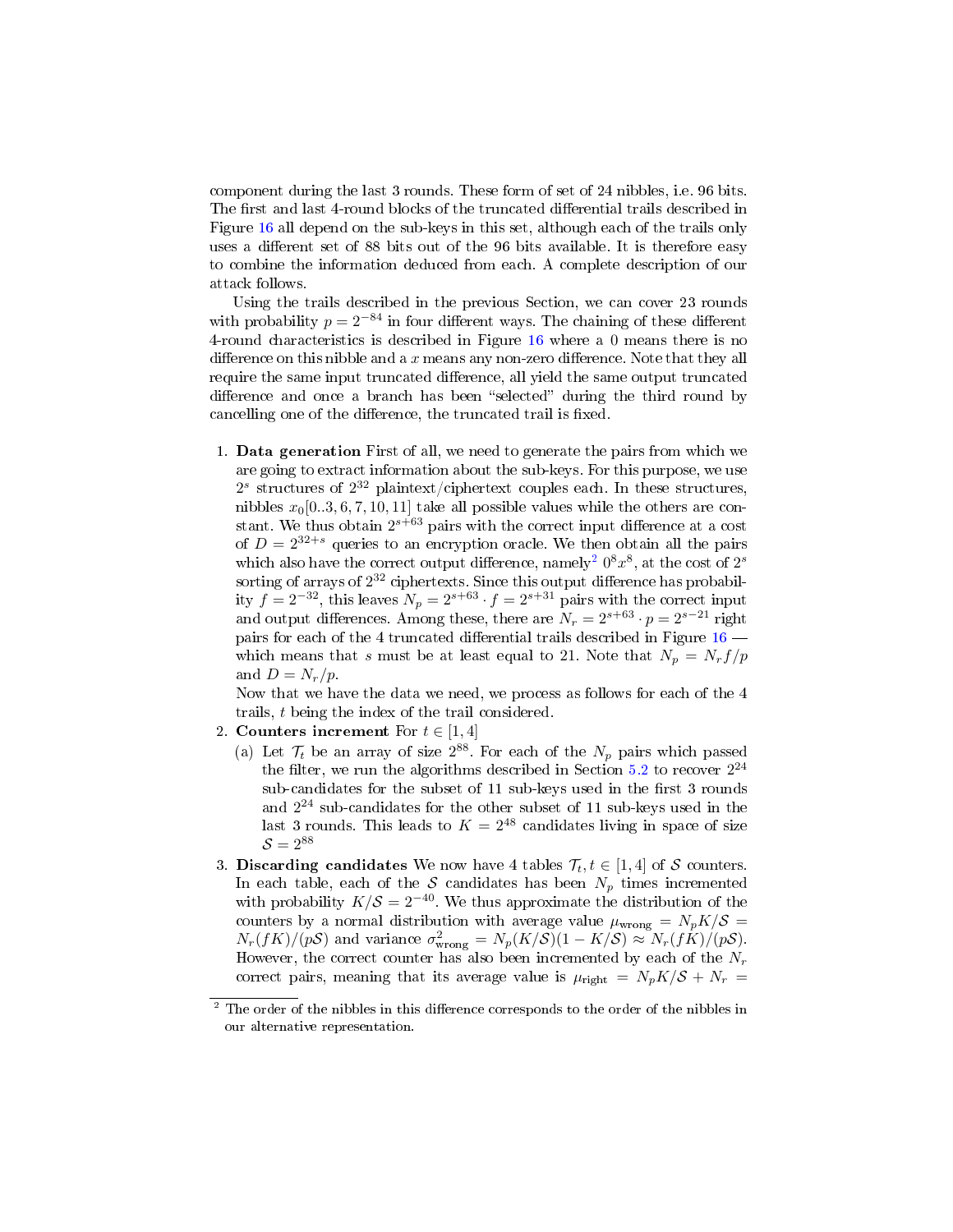<span id="page-17-0"></span>Round index



Fig. 16: The four distinct 23-round truncated differential trails we use to attack TWINE. The nibbles are ordered as in the left side of Figure [12.](#page-13-0)

 $N_r((fK)/(pS) + 1)$ . We define  $\mu_0$  in order to express  $\mu_{\text{wrong}}$ ,  $\sigma_{\text{wrong}}^2$  and  $\mu_{\text{right}}$  easily:

$$
\mu_0 = \frac{f \cdot K}{p \cdot S}, \ \mu_{\text{wrong}} = N_r \mu_0, \ \sigma_{\text{wrong}}^2 = N_r \mu_0, \ \mu_{\text{right}} = N_r (\mu_0 + 1).
$$

We then combine the information from these counters. To achieve this, we recall that the indices in the tables  $\mathcal{T}_t$  correspond to different subsets of 88 bits of a set of sub-keys of 96 bits in total. Therefore, we can associate a single representative in each table  $\mathcal{T}_t$  to each candidate of 96 bits. Hence, we can give a score to each 96-bits candidate by taking the average of the scores of their representatives in each table. As a consequence, the score of a wrong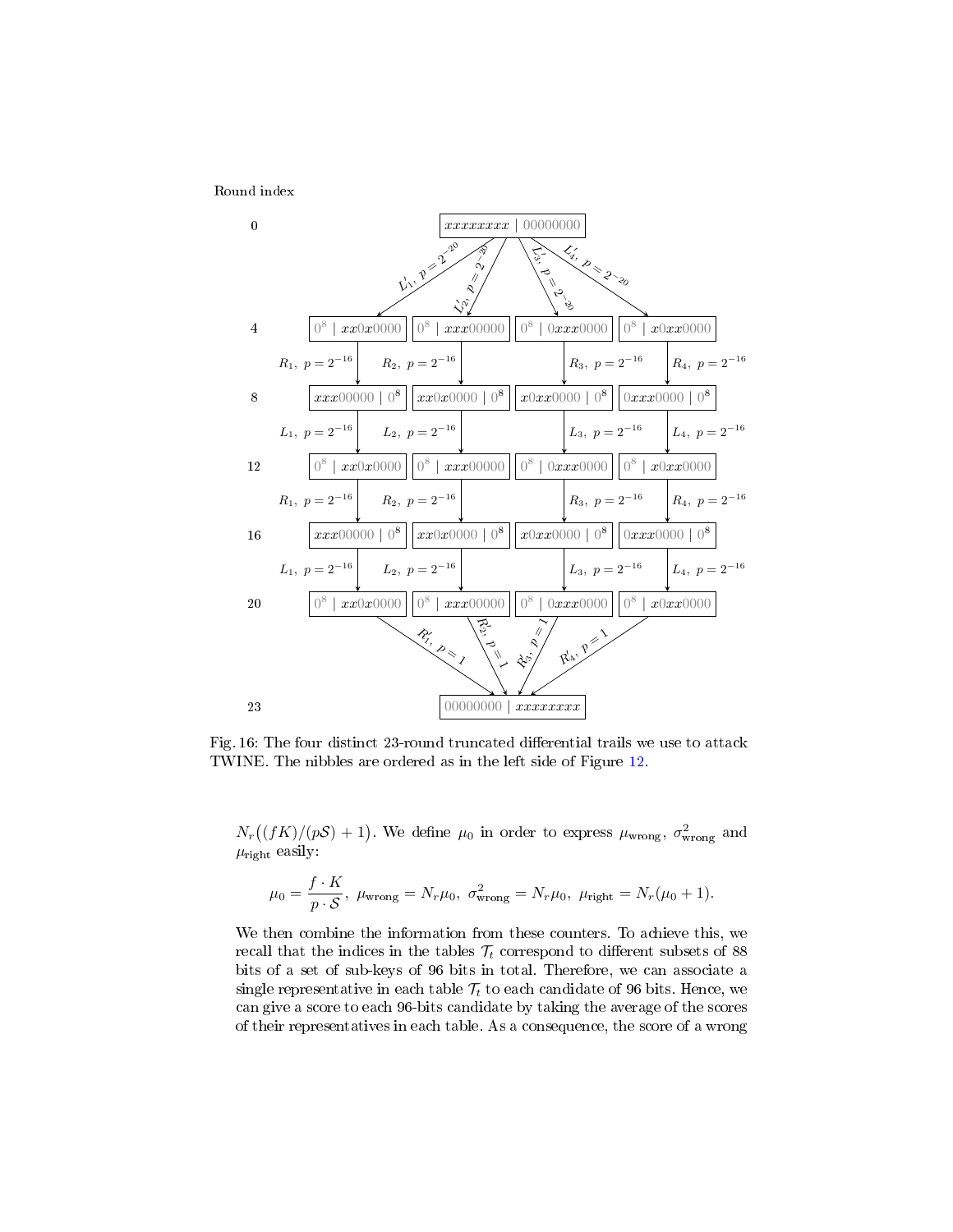candidate follows a normal distribution with the following parameters:

$$
\mathcal{N}\left(\frac{4 \cdot \mu_{\text{wrong}}}{4}, \frac{4 \cdot \sigma_{\text{wrong}}^2}{4^2}\right) = \mathcal{N}\left(\mu_{\text{wrong}}, \frac{\sigma_{\text{wrong}}^2}{4}\right)
$$

.

Similarly, the score of the right candidate is a sample from a distribution  $\mathcal{N}(\mu_{\text{right}}, \sigma_{\text{right}}^2/4)$ . If we want a probability of keeping the right candidate of about  $1/\tilde{2}$ , we need to discard all the candidates having a score below  $\mu_{\text{right}}$ . We denote  $\mathbb{P}_{\text{wrong}}$  the probability to keep a wrong candidate, i.e. the probability that a wrong candidate has a score greater than  $\mu_{\text{right}}$ . It is given by:

$$
\mathbb{P}_{\text{wrong}} = \frac{1}{2} \Big[ 1 - \text{erf}\Big( \frac{\mu_{\text{right}} - \mu_{wrong}}{\sqrt{2\sigma_{\text{wrong}}^2/4}} \Big) \Big] = \frac{1}{2} \Big[ 1 - \text{erf}\Big( \sqrt{\frac{2N_r}{\mu_0}} \Big) \Big]. \tag{1}
$$

As we can see and unsurprisingly, the amount of wrong candidates discarded increases with the number  $N_r$  of right pairs for each trail. Table [2](#page-19-0) gives the value of the probability  $\mathbb{P}_{\text{wrong}}$  to keep a wrong candidate depending on the value of  $N_r$  as well as the corresponding data complexity knowing that  $\mu_0 =$  $2^{-32+56+84-96} = 2^{12}$ . Note also that the maximum value of  $N_r$  corresponds to the full code-book, i.e. when we query all  $2^{32}$  possible structures, in which case,  $N_r = 2^{32-21} = 2^{11}.$ 

Complexity Estimation The memory complexity of the truncated differential attack described in the previous section is straight-forward to evaluate. We need to store at most  $2^{63}$  plaintext/ciphertext pairs and 4 times  $2^{88}$  counters. These counters are on average equal to  $N_r \cdot 2^{12}$  with  $N_r$  equal to at most  $2^{11}$ . Hence, 32 bits are more than enough for each of them. Storing the counters is clearly the dominating factor here, meaning that the memory complexity of this attack is  $4 \cdot 2^{88} = 2^{90}$  counters of 32 bits or  $2^{89}$  internal states.

We need  $N_r{\cdot}2^{53}$  plaint ${\rm ext}/{\rm ciphertext}$  pairs, meaning that the data complexity is  $N_r \cdot 2^{53}$ .

This also implies that we need at least the time taken to generate these. Furthermore, we also need to compute the possible candidates for each of the  $N_r \cdot 2^{52}$  pairs which passed the filter. As seen in Section [5.2,](#page-14-1) this can be done in time 2 <sup>48</sup> for each pair. Hence, we also need to perform a counter increment  $4 \cdot N_r \cdot 2^{52} \cdot 2^{48} = N_r \cdot 2^{102}$  times. Finally, for all the candidates with a high enough score, we need to brute-force the 32 remaining bits of the key. This requires  $2^{128} \cdot \mathbb{P}_{\text{wrong}}$  encryptions. The complexities for different values of  $N_r$  are given in Table [2.](#page-19-0)

# 6 Optimizing the Search for High Probability  $\mathbf{D}$ ifferentials

While truncated differentials can be used directly to attack (round-reduced) block ciphers directly, they can also be used to optimize the search for high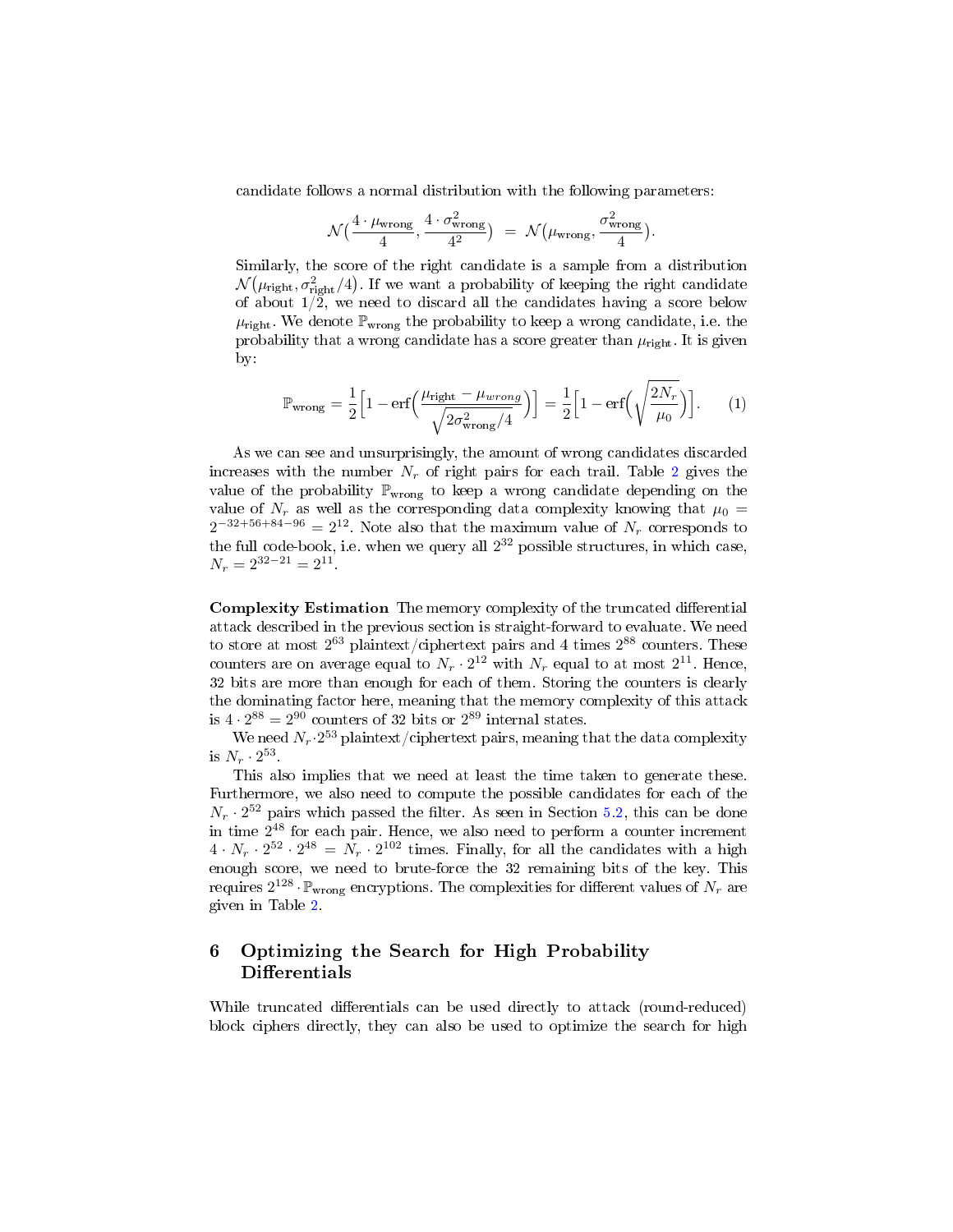| $N_r$          | $\mathbb{P}_{\text{wrong}}$ | D        | $\tau$       | М        |
|----------------|-----------------------------|----------|--------------|----------|
| 2 <sup>5</sup> | $2^{-1.22}$                 | $2^{58}$ | $2^{126.78}$ |          |
| $2^7$          | $2^{-1.47}$                 | $2^{60}$ | $2^{126.53}$ | $2^{89}$ |
| 2 <sup>9</sup> | $2^{-2.06}$                 | $2^{62}$ | $2^{125.94}$ |          |
| $2^{11}$       | $2^{-3.67}$                 | $2^{64}$ | $2^{124.34}$ |          |

<span id="page-19-0"></span>Table 2: Data, time and memory complexity of a truncated differential attack on TWINE-128.

probability differentials. Indeed, by providing a "template" which differential characteristics should follow, it can reduce the size of the search space significantly and make the computation of a lower bound on a differential probability tighter. A similar approach was used in  $[18]$  to identify high probability differentials for PRINCE which were then used in a multiple differential attack which is the best attack on this cipher today. LAC [\[6\]](#page-22-1), a lightweight candidate of the CAESAR competition based on a simplied version of LBlock called LBlocks, has been the target of another high probability differential search in a note released online by Leurent [\[19\]](#page-22-14).

In both cases, the method has been the same: first identify a high probability differential trail and then use a heuristic method to compute a lower bound on the probability of a dierential by essentially clustering all characteristics following said truncated differential. Since we have iterated truncated trails covering any amount of rounds for TWINE, we apply this method on this cipher to identify high probability differentials.

For a truncated characteristic T covering r rounds, we denote  $P_T[\delta \to \Delta]$  the probability of the differential ( $\delta \rightarrow \Delta$ ) obtained by summing the probabilities of all the differential trails mapping  $\delta$  to  $\Delta$  which follow the truncated trail. Using these probabilities, we build a matrix  $M(C)$  such that  $M(T)_{i,j} = P_T[i \rightarrow j]$ . To obtain the distribution of  $\Delta$  given  $\delta$ , we simply multiply a vector made of zeroes everywhere except in position  $\delta$ , where it is equal to 1, by  $M(T)$ . Note that the sum of the probabilities of the  $\Delta$ 's obtained in this fashion is not equal to 1 as the truncated trail itself does not have a probability of 1. Given  $M(T)$ , finding the differential with the highest probability can be done easily by finding the maximum coefficient in the matrix. The size of  $M(T)$  is limited by only taking into account the values of  $\delta$  and  $\Delta$  which are coeherent with T.

In order to obtain the distribution of  $\Delta$  after two iterations of the trail T. we multiply the same vector by the matrix  $M(T) \times M(T)$ , where " $\times$ " denotes regular matrix multiplication. This construction can of course be iterated.

In the case of TWINE, we computed two matrices  $M(\mathcal{L}_1)$  and  $M(\mathcal{R}_1)$  corresponding to the truncated trails  $\mathcal{L}_1$  and  $\mathcal{R}_1$  described in Figures [14a](#page-14-0) and [14b](#page-14-0) respectively. Both  $M({\cal L}_1)$  and  $M({\cal R}_1)$  are square matrices of size  $2^{12}\times 2^{12}$  because both trails have only 3 non-zero nibbles as both their input and output.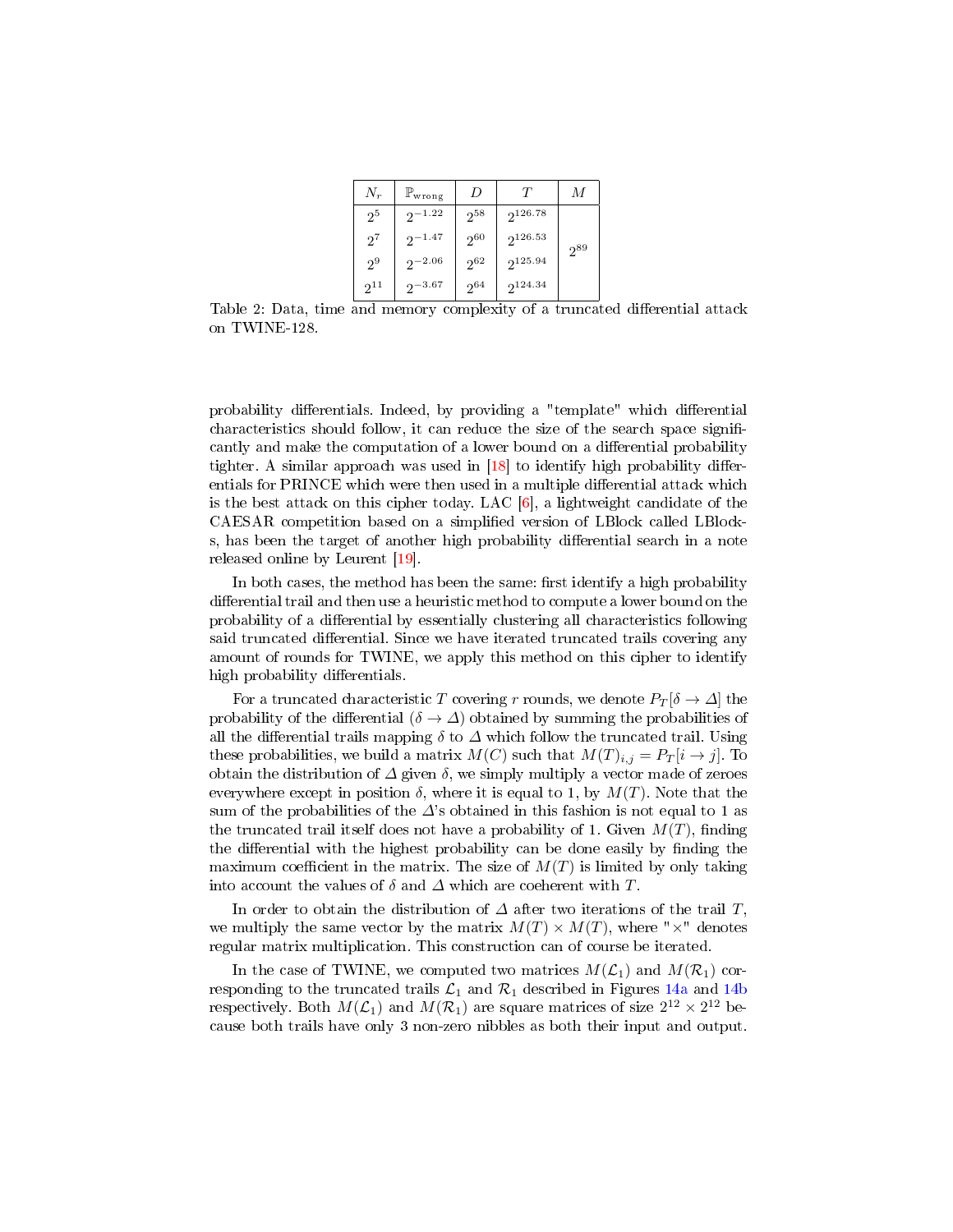<span id="page-20-0"></span>

| Rounds         | Input difference        | Output difference       | Probability   | $#$ Active              |
|----------------|-------------------------|-------------------------|---------------|-------------------------|
|                |                         |                         |               | S-Boxes $\times 2^{-2}$ |
| $\overline{4}$ | 10 20 00 60 00 00 00 00 | 00 00 20 00 60 00 00 60 | $2^{-17.496}$ | $2^{-18}$               |
|                | 60 20 00 60 00 00 00 00 | 00 00 20 00 60 00 00 10 | $2^{-17.496}$ |                         |
|                | 30 60 00 30 00 00 00 00 | 00 00 60 00 30 00 00 10 | $2^{-17.759}$ |                         |
|                | 10 60 00 30 00 00 00 00 | 00 00 60 00 30 00 00 30 | $2^{-17.759}$ |                         |
| 8              | 10 20 00 60 00 00 00 00 | 60 20 00 10 00 00 00 00 | $2^{-34.542}$ | $2^{-36}$               |
|                | 10 20 00 60 00 00 00 00 | 60 20 00 f0 00 00 00 00 | $2^{-34.981}$ |                         |
|                | f0 20 00 60 00 00 00 00 | 60 20 00 10 00 00 00 00 | $2^{-34.981}$ |                         |
|                | d0 f0 00 80 00 00 00 00 | 80 f0 00 d0 00 00 00 00 | $2^{-34.994}$ |                         |
| 12             | 10 20 00 10 00 00 00 00 | 00 00 20 00 60 00 00 10 | $2^{-52.083}$ | $2^{-54}$               |
|                | 10 20 00 60 00 00 00 00 | 00 00 20 00 10 00 00 10 | $2^{-52.083}$ |                         |
|                | 80 f0 00 80 00 00 00 00 | 00 00 f0 00 d0 00 00 80 | $2^{-52.144}$ |                         |
|                | 80 f0 00 d0 00 00 00 00 | 00 00 f0 00 80 00 00 80 | $2^{-52.144}$ |                         |
| 16             | 60 20 00 60 00 00 00 00 | 60 20 00 60 00 00 00 00 | $2^{-67.538}$ | $2^{-72}$               |
|                | 30 60 00 30 00 00 00 00 | 30 60 00 30 00 00 00 00 | $2^{-67.595}$ |                         |
|                | 90 30 00 90 00 00 00 00 | 90 30 00 90 00 00 00 00 | $2^{-67.626}$ |                         |
|                | 80 f0 00 80 00 00 00 00 | 80 f0 00 80 00 00 00 00 | $2^{-67.762}$ |                         |

Using different multiplications of these, we found the high probability differentials given in Table [3.](#page-20-0)

Table 3: High probability differentials for round-reduced TWINE.

As we can see, the highest probability for a differential over 4 rounds is higher than we might expect. Indeed, 9 S-Boxes are involved in it and the maximum probability for a differential in the S-Box is  $2^{-2}$ . Hence, the maximum probability of a characteristic is  $2^{-18}$ , which is smaller than the value of  $2^{-17.5}$  our model predicts and which we checked experimentally. The gain then increases as the number of rounds increases. For 12 rounds, we have 27 active S-Boxes which means that the probability of a characteristic cannot be higher than  $2^{-54}$  and yet the highest differential probability is at least  $2^{-52.1}$ .

Leurent obtained more impressive results for LBlock-s (e.g. a lower bound of  $2^{-29.8}$  for 8 rounds) which might be surprising at first glance since the linear layer of these two ciphers are very similar and both use S-Boxes with a maximum differential probability equal to  $2^{-2}$ . However, the distribution of the coefficients in the difference distribution tables of the S-Boxes of these ciphers are different. For instance, with  $S_L$  and  $S_T$  denoting the S-Boxes of LBlock-s and TWINE respectively, we have  $P[S_L(x + \delta) + S_L(x) = 4] = 2^{-2}$  for  $\delta \in \{4, 5, 6, 7\}$  while there exists only one  $\delta$  such that  $P[S_T(x + \delta) + S_T(x)] = \Delta$  = 2<sup>-2</sup> for any  $\Delta \neq 0$ . In other words, the distribution of the output differences is closer to being uniform in TWINE than in LBlock-s (and LBlock). To study the consequences of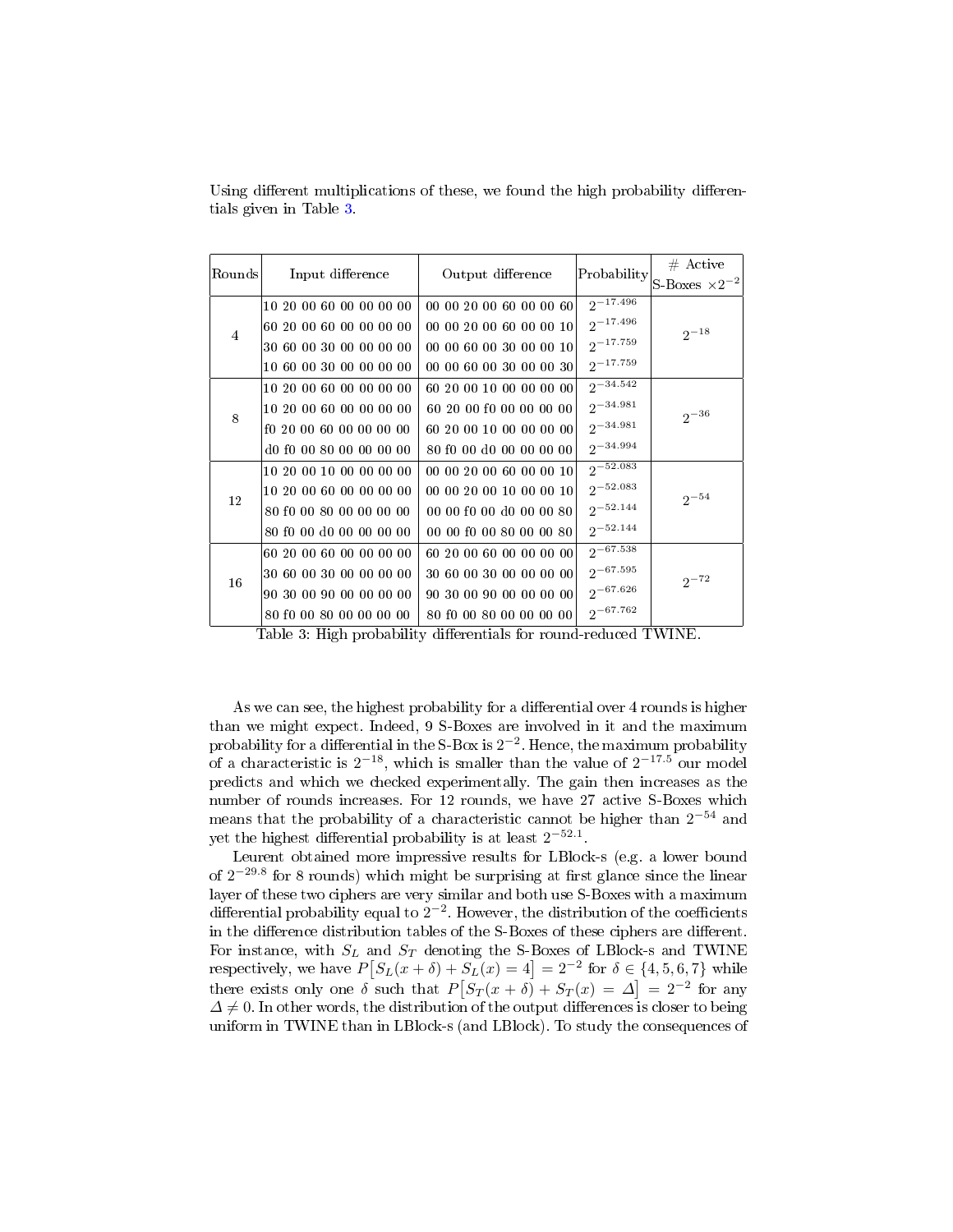these variation in differential behaviour, we reiterated our differential search by replacing the S-box of TWINE by that of LBlock-s. We obtained four distinct differentials with probability at least  $2^{-31.7}$  $2^{-31.7}$  $2^{-31.7}$  for 8 rounds.<sup>3</sup> This result is  $2^{4.3}$ times better than what a wide-trail argument would give and  $2^3$  times higher than for the TWINE S-Box.

Our findings highlight both how large truncated differentials can be leveraged to prove tighter lower bounds on differential probabilities and how the distribution of the coefficients in the difference distribution table of a S-Box as a whole should be taken into account when designing a primitive in contrast to simply looking at the maximum coefficient, as is often the case when wide-trail arguments are used. For  $n \times n$  S-Boxes affine equivalent to monomials of  $GF(2^n)$ , this distribution is fully described by the so-called *differential spectrum* [\[26\]](#page-23-3) but, to the best of our knowledge, there is no generalization of this concept to arbitrary S-Boxes.

# 7 Conclusion

Suzaki et al. proposed a new type of permutation to be used in GFN's in [\[3\]](#page-21-2) and later applied it to design TWINE. We presented two new attacks on 25 rounds out of 36 of this primitive which are, to the best of our knowledge, the best attacks in the single-key model. We then shed new light on the way information propagates in such a modied GFN and showed that the mixing actually operates in two phases: two halves of the internal state are mixed independently for three rounds and only exchange information during the fourth round. This behaviour is repeated  $ad$  infinitum and can also be observed in LBlock and its variant, LBlock-s. We used this observation to find high probability truncated differential trails and then leveraged these results to both attack 23-rounds TWINE-128 and give a tighter lower bound on the high probability of some differentials, highlighting differences between TWINE and LBlock-s with regards to differential propagation in the process.

## References

- <span id="page-21-0"></span>1. Biryukov, A., Perrin, L.: State of the art in lightweight cryptography. [http:](http://cryptolux.org/index.php/Lightweight_Cryptography) [//cryptolux.org/index.php/Lightweight\\_Cryptography](http://cryptolux.org/index.php/Lightweight_Cryptography)
- <span id="page-21-1"></span>2. Nyberg, K.: Generalized feistel networks. In Kim, K., Matsumoto, T., eds.: Advances in Cryptology ASIACRYPT '96. Volume 1163 of Lecture Notes in Computer Science. Springer Berlin Heidelberg (1996) 91-104
- <span id="page-21-2"></span>3. Suzaki, T., Minematsu, K.: Improving the generalized feistel. In: Fast Software Encryption, Springer (2010) 19-39
- <span id="page-21-3"></span>4. Suzaki, T., Minematsu, K., Morioka, S., Kobayashi, E.: TWINE: A Lightweight Block Cipher for Multiple Platforms. In: Selected Areas in Cryptography, Springer  $(2013)$  339-354

<span id="page-21-4"></span> $3$  Note that Leurent used a truncated differential with 17 active S-Boxes while our has 18. This difference is likely to account for the factor  $2^{1.9}$  separating our results.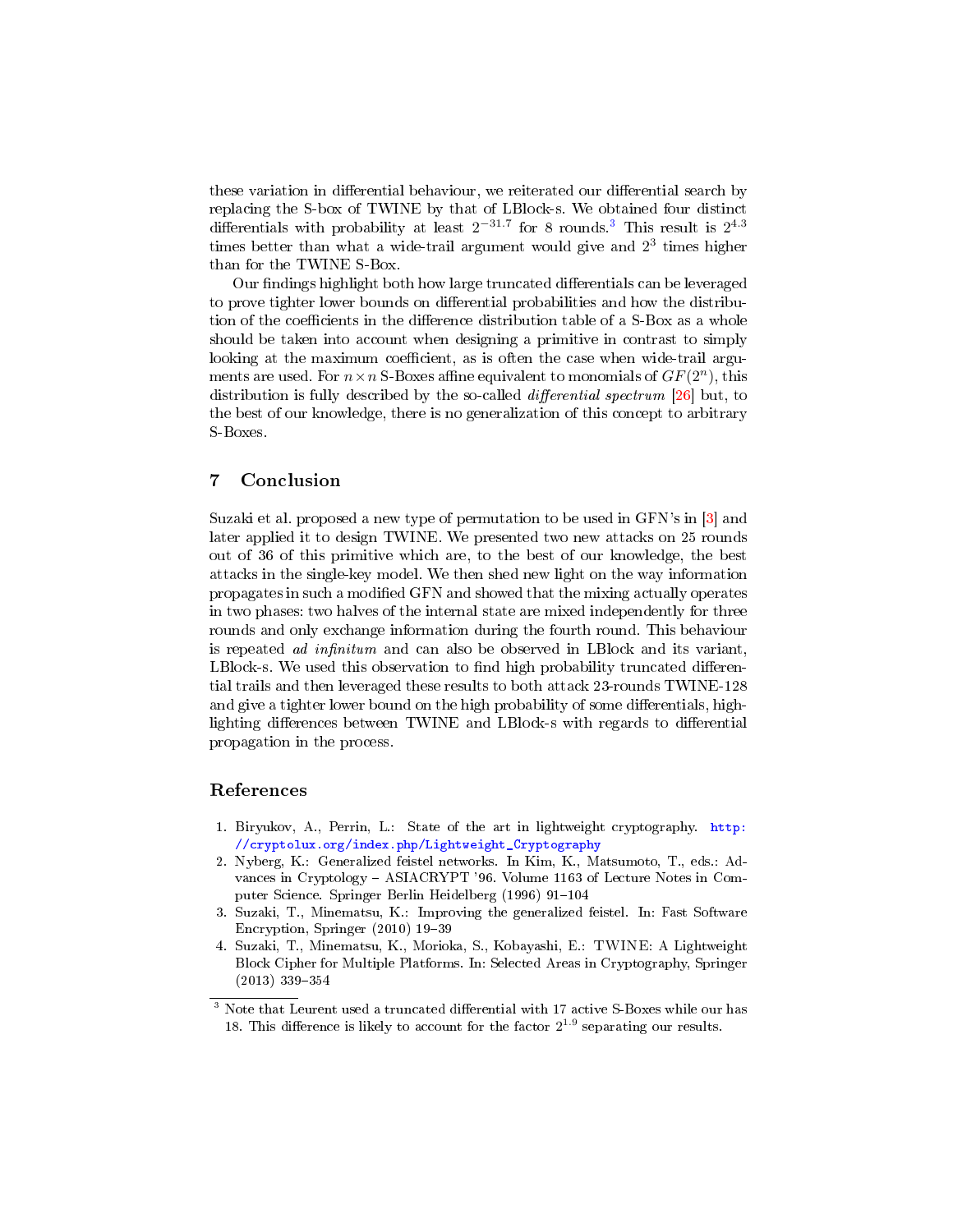- <span id="page-22-0"></span>5. Wu, W., Zhang, L.: Lblock: a lightweight block cipher. In: Applied Cryptography and Network Security, Springer (2011) 327-344
- <span id="page-22-1"></span>6. Zhang, L., Wu, W., Wang, Y., Wu, S., Zhang, J.: Lac: A lightweight authenticated encryption cipher. Candidate for the CAESAR Competition (2014)
- <span id="page-22-9"></span>7. Boztas, Ö., Karakoç, F., Çoban, M.: Multidimensional meet-in-the-middle attacks on reduced-round twine-128. In: LightSec.  $(2013)$  55-67
- <span id="page-22-10"></span>8. Wen, L., Wang, M., Bogdanov, A., Chen, H.: Note of multidimensional mitm attack on 25-round twine-128. Cryptology ePrint Archive, Report 2014/425 (2014) [http://eprint.iacr.org/.](http://eprint.iacr.org/)
- <span id="page-22-2"></span>9. Demirci, H., Selçuk, A.A.: A meet-in-the-middle attack on 8-round AES. In: Fast Software Encryption, Springer (2008) 116-126
- <span id="page-22-3"></span>10. Derbez, P., Fouque, P.A., Jean, J.: Improved Key Recovery Attacks on Reduced-Round AES in the Single-Key Setting. In: EUROCRYPT. (2013) 371-387
- <span id="page-22-4"></span>11. Derbez, P., Fouque, P.: Exhausting Demirci-Selçuk meet-in-the-middle attacks against reduced-round AES. In: Fast Software Encryption - 20th International Workshop, FSE 2013, Singapore, March 11-13, 2013. Revised Selected Papers.  $(2013) 541-560$
- <span id="page-22-5"></span>12. Li, L., Jia, K., Wang, X.: Improved meet-in-the-middle attacks on aes-192 and prince. Cryptology ePrint Archive, Report 2013/573 (2013) [http://eprint.iacr.](http://eprint.iacr.org/) [org/.](http://eprint.iacr.org/)
- <span id="page-22-6"></span>13. Boura, C., Naya-Plasencia, M., Suder, V.: Scrutinizing and improving impossible differential attacks: Applications to clefia, camellia, lblock and simon. In: Advances in Cryptology - ASIACRYPT 2014 - 20th International Conference on the Theory and Application of Cryptology and Information Security, Kaoshiung, Taiwan, R.O.C., December 7-11, 2014. Proceedings, Part I. (2014) 179-199
- <span id="page-22-7"></span>14. Wang, Y., Wu, W.: Improved multidimensional zero-correlation linear cryptanalysis and applications to lblock and TWINE. In: Information Security and Privacy - 19th Australasian Conference, ACISP 2014, Wollongong, NSW, Australia, July 7-9, 2014. Proceedings.  $(2014)$  1-16
- <span id="page-22-8"></span>15. Knudsen, L.R.: Truncated and higher order differentials. In: Fast Software Encryption, Springer  $(1995)$  196-211
- <span id="page-22-11"></span>16. Lallemand, V., Naya-Plasencia, M.: Cryptanalysis of KLEIN. In: Fast Software Encryption. Lecture Notes in Computer Science. Springer Berlin Heidelberg (2014) To appear
- <span id="page-22-12"></span>17. Gong, Z., Nikova, S., Law, Y.W.: KLEIN: a new family of lightweight block ciphers. In: RFID. Security and Privacy. Springer  $(2012)$  1-18
- <span id="page-22-13"></span>18. Canteaut, A., Fuhr, T., Gilbert, H., Naya-Plasencia, M., Reinhard, J.R.: Multiple differential cryptanalysis of round-reduced prince (full version). Cryptology ePrint Archive, Report 2014/089 (2014) [http://eprint.iacr.org/.](http://eprint.iacr.org/)
- <span id="page-22-14"></span>19. Leurent, G.: Differential Forgery Attack against LAC. [https://hal.inria.fr/](https://hal.inria.fr/hal-01017048) [hal-01017048](https://hal.inria.fr/hal-01017048) (July 2014)
- <span id="page-22-15"></span>20. Çoban, M., Karakoç, F., Boztaş, Ö.: Biclique cryptanalysis of twine. In: Cryptology and Network Security. Springer (2012) 43-55
- <span id="page-22-16"></span>21. Zheng, X., Jia, K.: Impossible differential on reduced-round TWINE. In: International Conference on Information Security and Cryptology. (2014) To appear
- <span id="page-22-17"></span>22. Bogdanov, A., Knudsen, L.R., Leander, G., Paar, C., Poschmann, A., Robshaw, M.J., Seurin, Y., Vikkelsoe, C.: PRESENT: An ultra-lightweight block cipher. In: Cryptographic Hardware and Embedded Systems-CHES 2007. Springer (2007) 450466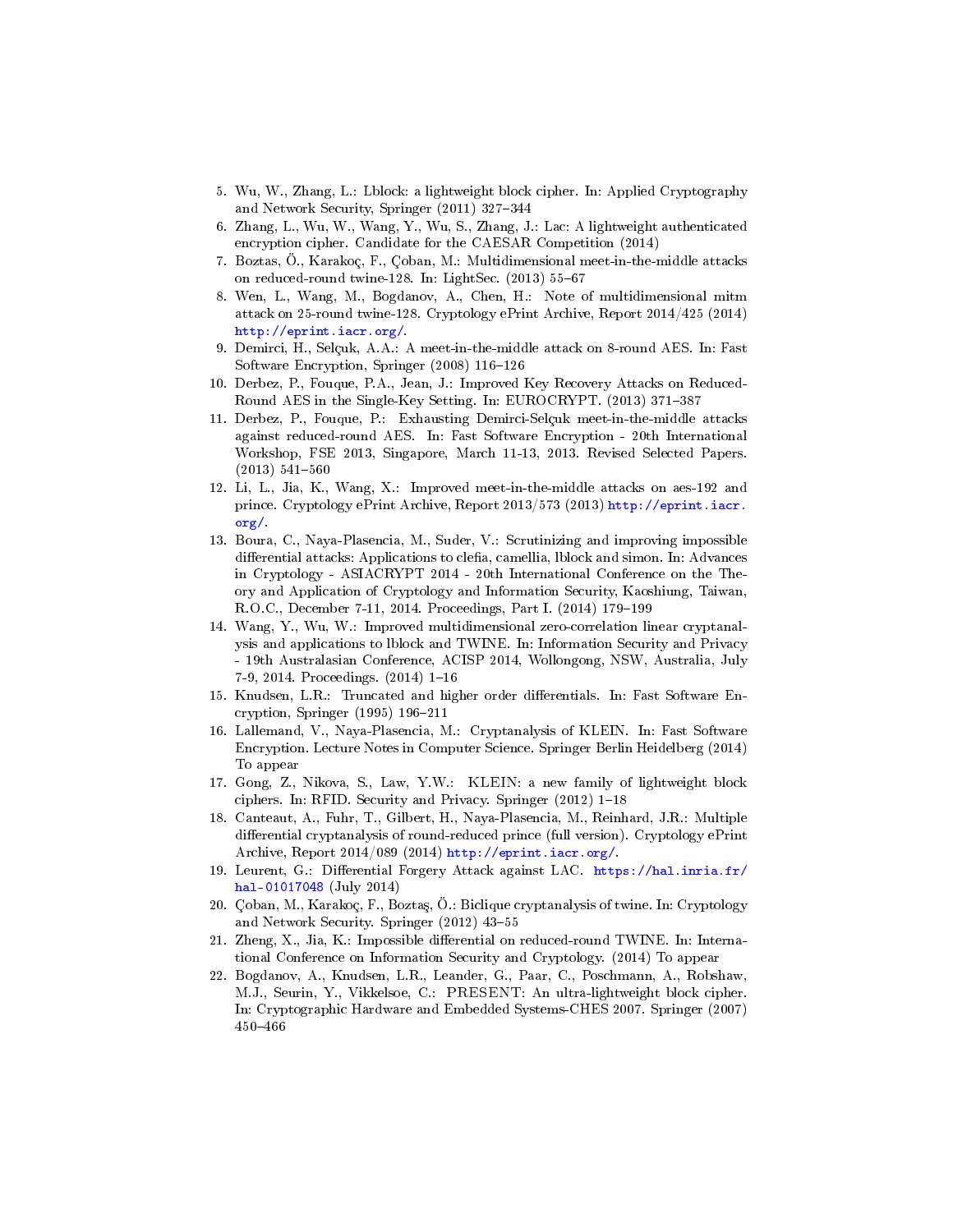- <span id="page-23-0"></span>23. Dunkelman, O., Keller, N., Shamir, A.: Improved single-key attacks on 8-round AES-192 and AES-256. In: Advances in Cryptology - ASIACRYPT 2010 - 16th International Conference on the Theory and Application of Cryptology and Information Security, Singapore, December 5-9, 2010. Proceedings. (2010) 158-176
- <span id="page-23-1"></span>24. Knudsen, L.R.: Deal - a 128-bit block cipher. Technical Report Department of Informatics (1998)
- <span id="page-23-2"></span>25. Biham, E., Biryukov, A., Shamir, A.: Cryptanalysis of skipjack reduced to 31 rounds using impossible differentials. In: Advances in Cryptology - EUROCRYPT '99, International Conference on the Theory and Application of Cryptographic Techniques, Prague, Czech Republic, May 2-6, 1999, Proceeding. (1999) 12–23
- <span id="page-23-3"></span>26. Blondeau, C., Canteaut, A., Charpin, P.: Differential properties of power functions. International Journal of Information and Coding Theory  $1(2)$  (2010) 149-170

# A Appendix

### A.1 Complete 4-Rounds Truncated Differential Characteristics for TWINE

In this Section, we present all the 4-rounds truncated differential trails we use to attack TWINE. Figure [17](#page-24-0) describes trails on the left component and how they can be extended, at the cost of an additional cancellation, to have a larger input difference. Figure [18](#page-25-0) describes trails on the right component and how they behave during the first 3 rounds if no cancellation occur.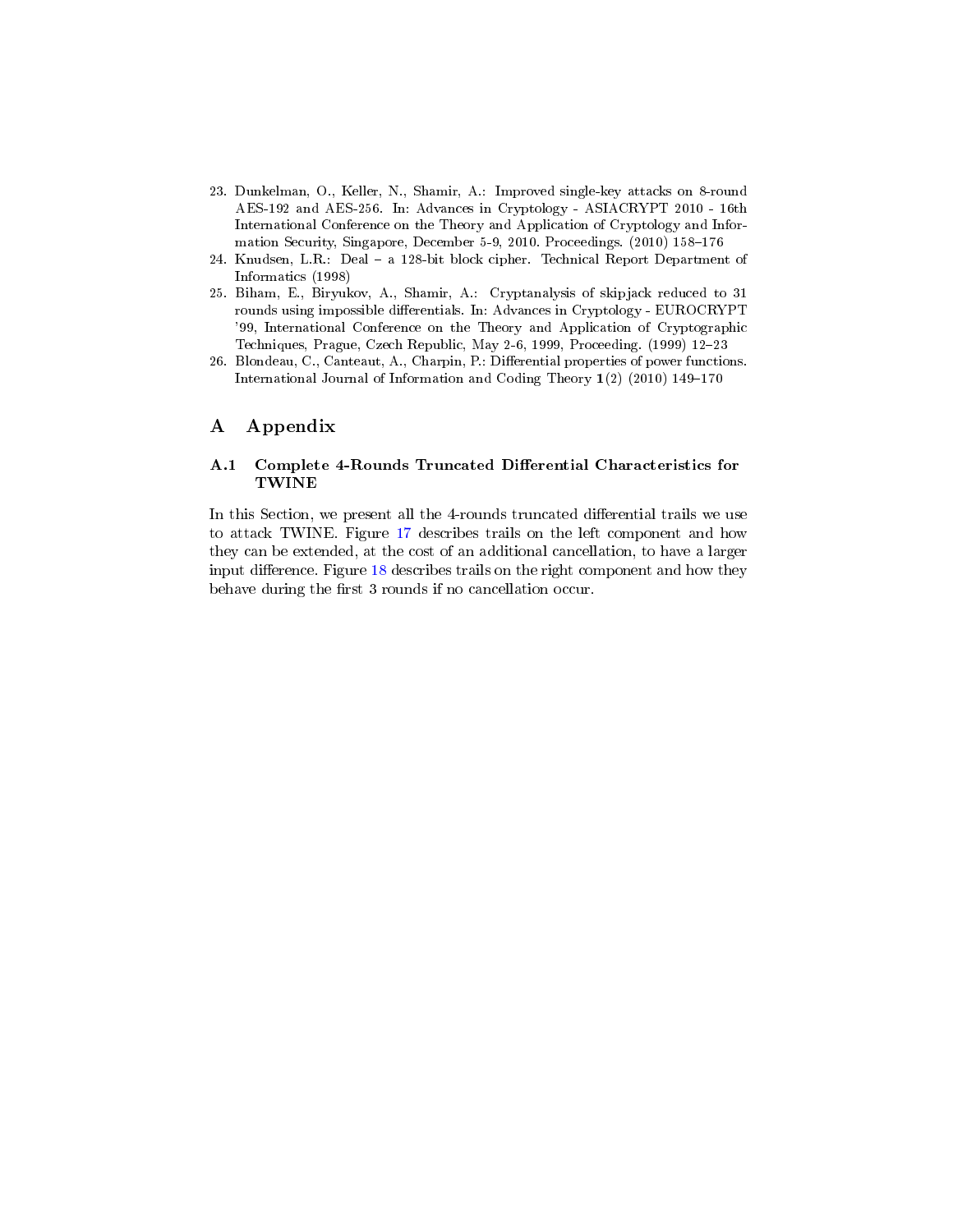<span id="page-24-0"></span>

Fig. 17: Truncated differential characteristics on the left component of TWINE and their extensions towards the top. Zero differences are represented in black and squares correspond to places where cancellations are necessary.